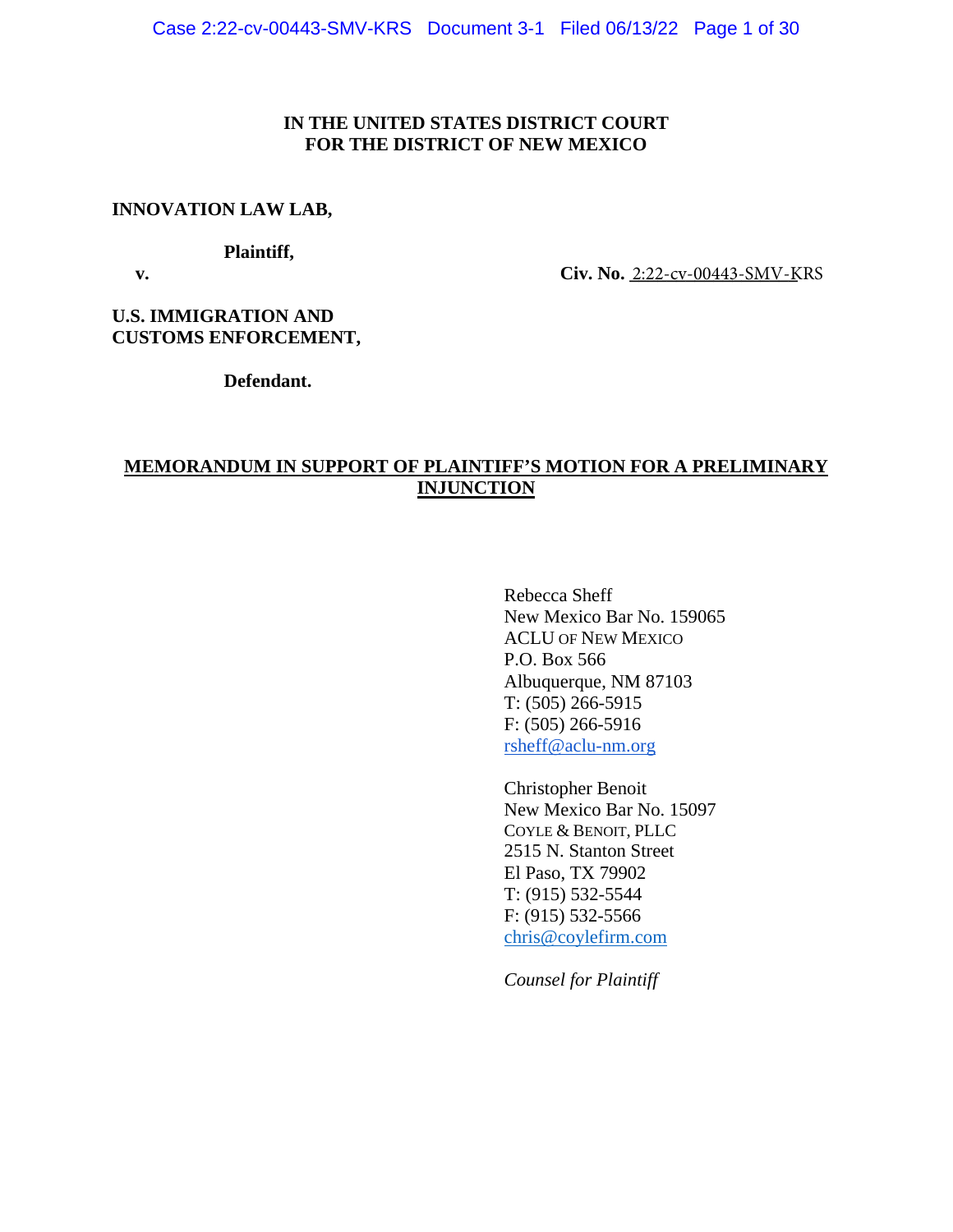# **TABLE OF CONTENTS**

| Ι.  |  |
|-----|--|
| II. |  |
| Ш.  |  |
| IV. |  |
|     |  |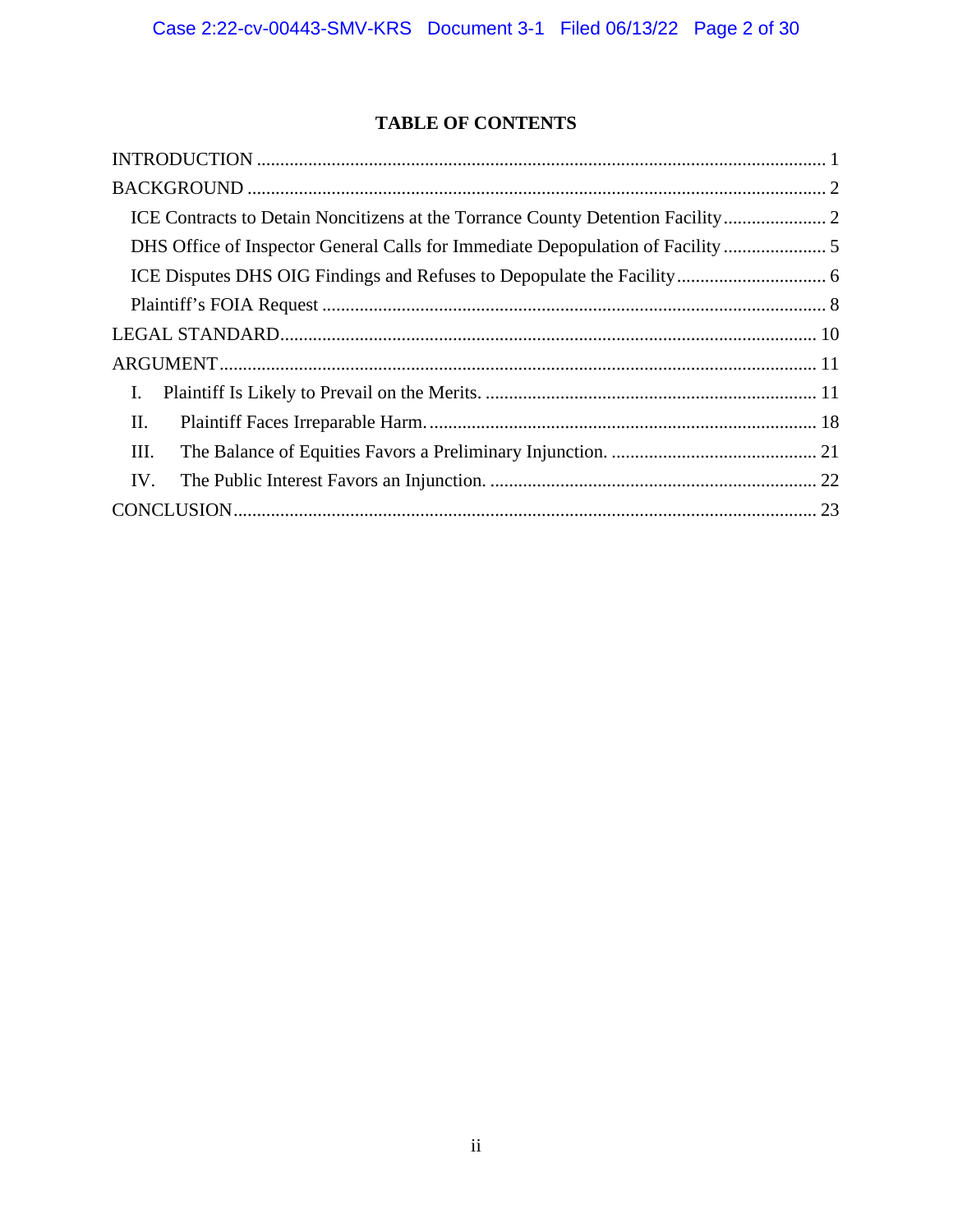# **TABLE OF AUTHORITIES**

# **Cases**

| Am. Immigration Council v. U.S. Dep't of Homeland Sec., 470 F. Supp. 3d 32 (D.D.C. 2020)     |
|----------------------------------------------------------------------------------------------|
| Am. Oversight v. U.S. Dep't of State, 414 F. Supp. 3d 182 (D.D.C. 2019) 10, 12, 20, 23       |
| Animal Legal Def. Fund v. U.S. Dep't of Agric., 933 F.3d 1088 (9th Cir. 2019) 22             |
| Brennan Ctr. for Justice v. Dep't of Commerce, 498 F. Supp. 3d 87 (D.D.C. 2020) 22           |
| Castillo v. U.S. Dep't of Homeland Sec., 2011 WL 13285714 (D.N.M. May 27, 2011)  15          |
| Citizens for Responsibility & Ethics in Washington v. FEC, 711 F.3d 180 (D.C. Cir. 2013)  11 |
|                                                                                              |
|                                                                                              |
| Ctr. for Pub. Integrity v. U.S. Dep't of Defense, 411 F. Supp. 3d 5 (D.D.C. 2019) 12, 20     |
| Denver Homeless Out Loud v. Denver, Colorado, 32 F.4th 1259 (10th Cir. 2022) 10              |
| Dep't of Justice v. Reporters Comm. for Freedom of the Press, 489 U.S. 749 (1989)  16        |
| Documented NY v. U.S. Dep't of State, 2021 WL 4226239 (S.D.N.Y. Sept. 16, 2021) 22           |
|                                                                                              |
| Electronic Privacy Info. Ctr. v. Dep't of Justice, 416 F. Supp. 2d 30 (D.D.C. 2006) passim   |
| EPA v. Mink, 410 U.S. 73 (1973), superseded by statute, Freedom of Immigration Act, Pub. L.  |
| Fraihat v. U.S. Imm. & Customs Enf., 445 F. Supp. 3d 709 (C.D. Cal. Apr. 20, 2020) 14        |
|                                                                                              |
|                                                                                              |
| Judicial Watch, Inc. v. U.S. Dep't of Homeland Sec., 895 F.3d 770 (D.C. Cir. 2018) 12        |
|                                                                                              |
| Leadership Conference on Civil Rights v. Gonzales, 404 F. Supp. 2d 246 (D.D.C. 2005) 16      |
| Mrs. Fields Franchising, LLC v. MFGPC, 941 F.3d 1221 (10th Cir. 2019) 10                     |
|                                                                                              |
|                                                                                              |
|                                                                                              |
| Nuclear Watch New Mexico v. U.S. Dep't of Energy, Nat'l Nuclear Sec. Admin., 2007 WL         |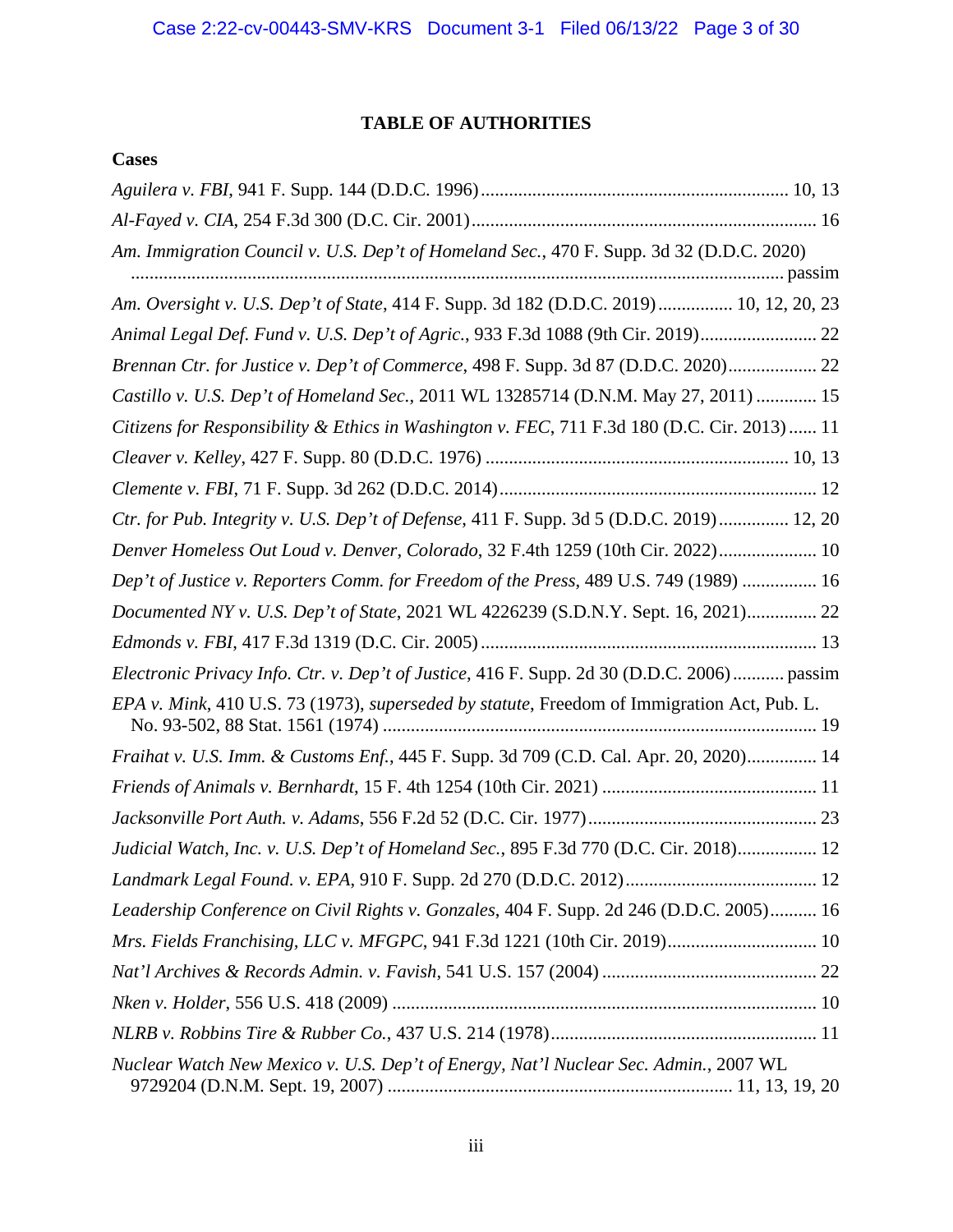| Protect Democracy Project, Inc. v. U.S. Dep't of Defense, 263 F. Supp. 3d 293 (D.D.C. 2017) 10,<br>21                                                                                                                                                                   |
|-------------------------------------------------------------------------------------------------------------------------------------------------------------------------------------------------------------------------------------------------------------------------|
|                                                                                                                                                                                                                                                                         |
|                                                                                                                                                                                                                                                                         |
| Transgender Law Ctr. v. Immigration & Customs Enf., 33 F.4th 1186 (9th Cir. 2022)  21                                                                                                                                                                                   |
| U.S. Dep't of Justice v. Reporters Comm. for Freedom of the Press, 489 U.S. 749 (1989) 19                                                                                                                                                                               |
| Unknown Parties v. Nielsen, 2020 WL 813774 (D. Ariz. Feb. 19, 2020) 17                                                                                                                                                                                                  |
| Washington Post v. Dep't of Homeland Sec., 459 F. Supp. 2d. 61 (D.D.C. 2006) 13, 22                                                                                                                                                                                     |
|                                                                                                                                                                                                                                                                         |
|                                                                                                                                                                                                                                                                         |
| <b>Statutes</b>                                                                                                                                                                                                                                                         |
|                                                                                                                                                                                                                                                                         |
|                                                                                                                                                                                                                                                                         |
|                                                                                                                                                                                                                                                                         |
|                                                                                                                                                                                                                                                                         |
|                                                                                                                                                                                                                                                                         |
|                                                                                                                                                                                                                                                                         |
|                                                                                                                                                                                                                                                                         |
|                                                                                                                                                                                                                                                                         |
| <b>Regulations</b>                                                                                                                                                                                                                                                      |
|                                                                                                                                                                                                                                                                         |
|                                                                                                                                                                                                                                                                         |
|                                                                                                                                                                                                                                                                         |
|                                                                                                                                                                                                                                                                         |
|                                                                                                                                                                                                                                                                         |
|                                                                                                                                                                                                                                                                         |
|                                                                                                                                                                                                                                                                         |
|                                                                                                                                                                                                                                                                         |
| <b>Secondary Sources</b>                                                                                                                                                                                                                                                |
| Andrea Castillo, "'Egregious' conditions at ICE facility spark watchdog call for relocation of<br>detainees," Los Angeles Times (Mar. 18, 2022), https://www.latimes.com/world-<br>nation/story/2022-03-18/citing-egregious-conditions-inspector-called-for-removal-of- |
|                                                                                                                                                                                                                                                                         |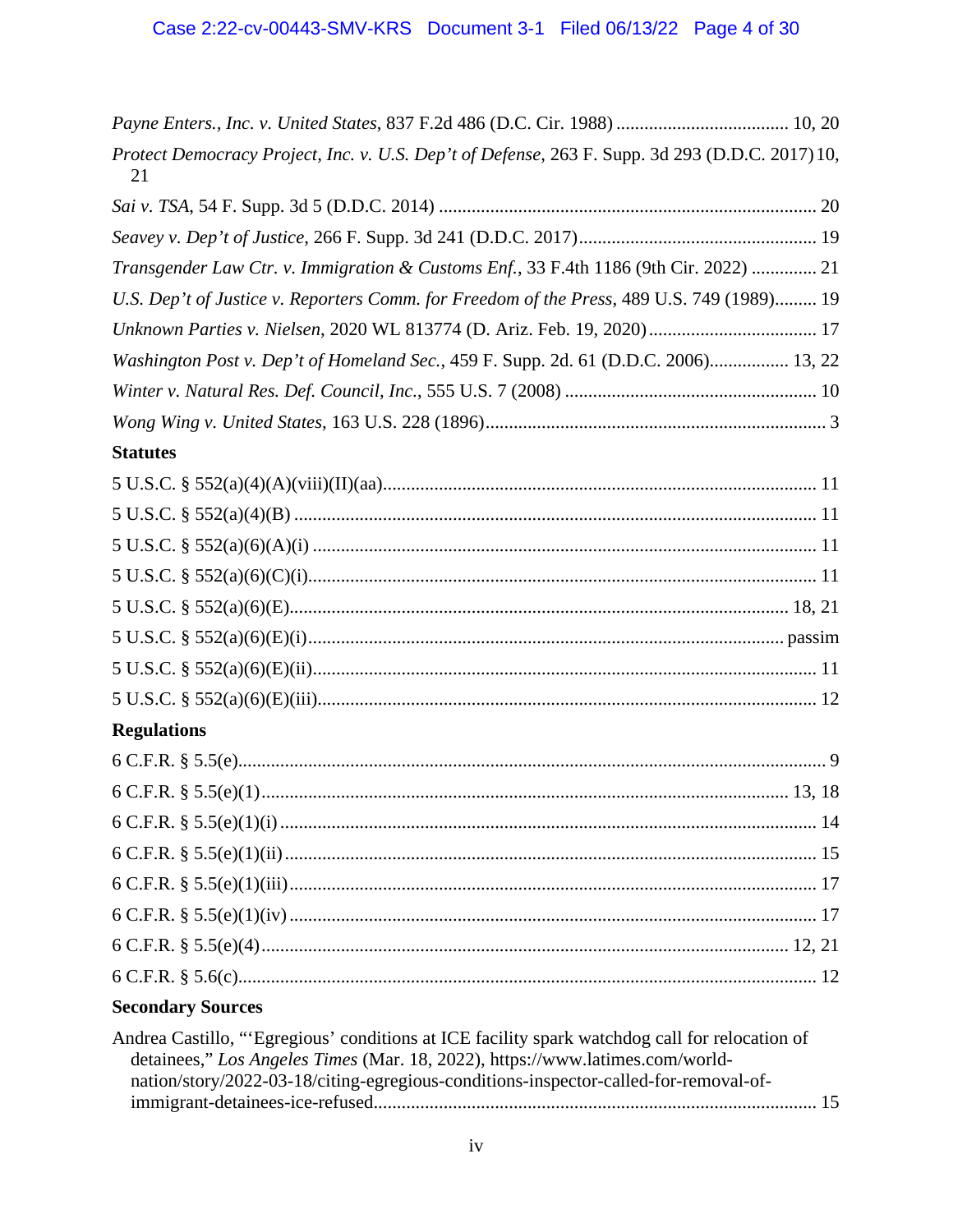| Austin Fisher, "ICE brings more people into Torrance detention center, congresswoman's staff<br>confirms," Source NM (Apr. 22, 2022), https://sourcenm.com/2022/04/22/ice-moves-more-                                                                                                                          |
|----------------------------------------------------------------------------------------------------------------------------------------------------------------------------------------------------------------------------------------------------------------------------------------------------------------|
| Ben Fox, "Report finds unsafe conditions in New Mexico migrant jail," ABC News (Mar. 18,<br>2022), https://abcnews.go.com/Politics/wireStory/reports-finds-unsafe-conditions-mexico-                                                                                                                           |
| Bennie G. Thompson & Nanette Diaz Barragan, Letter to DHS Secretary Mayorkas and ICE<br>Acting Director Johnson, Committee on Homeland Security, U.S. House of Representatives<br>(Mar. 24, 2022),<br>https://homeland.house.gov/imo/media/doc/letter_to_dhs_requesting_shutdown_of_nm_facilit                 |
| CoreCivic, Torrance County Detention Facility, https://www.corecivic.com/facilities/torrance-                                                                                                                                                                                                                  |
| Dareh Gregorian, "DHS inspector general calls for detainees to be moved from 'unsanitary' ICE<br>facility," NBC News (Mar. 18, 2022), https://www.nbcnews.com/politics/immigration/dhs-<br>inspector-general-calls-detainees-moved-unsanitary-ice-facility-rcna20630 15                                        |
| Detention Watch Network, <i>Expose and Close</i> (Nov. 2012),<br>https://www.detentionwatchnetwork.org/pressroom/reports/2012/expose-and-close 19                                                                                                                                                              |
| Geneva Sands, "Mold and Clogged Toilets at ICE Center Spark Watchdog Call for 'Immediate'<br>Removal of Detainees," (Mar. 18, 2022), https://www.cnn.com/2022/03/18/politics/dhs-ice-                                                                                                                          |
| Innovation Law Lab, Process by Torment: Immigration Experiences of Persons Detained at the<br>Otero County Processing Center (Jan. 2021), https://innovationlawlab.org/blog/new-report-<br>documents-systemic-abuse-at-a-new-mexico-immigrant-detention-center/ 4, 5                                           |
| Intergovernmental Service Agreement Between the United States Department of Homeland<br>Security U.S. Immigration and Customs Enforcement Office of Enforcement and Removal<br>Operations and Torrance County, New Mexico,<br>https://www.documentcloud.org/documents/22058584-tcdf-intergovernmental-service- |
| Letter to DHS CRCL, "Severe Violations of Due Process and Inhumane Conditions at Torrance<br>County Detention Facility" (Nov. 23, 2021),<br>https://www.americanimmigrationcouncil.org/sites/default/files/research/compla1.pdf5                                                                               |
| Management Agreement Between Torrance County, New Mexico and CoreCivic, Inc.,<br>https://www.documentcloud.org/documents/22058585-049-management-agreement-october-                                                                                                                                            |
| Maria Sacchetti, "Inspector general, ICE clash over conditions at immigration detention facility<br>in New Mexico," The Washington Post (Mar. 18, 2022),<br>https://www.washingtonpost.com/national-security/2022/03/18/ice-detention-unsanitary-new-                                                          |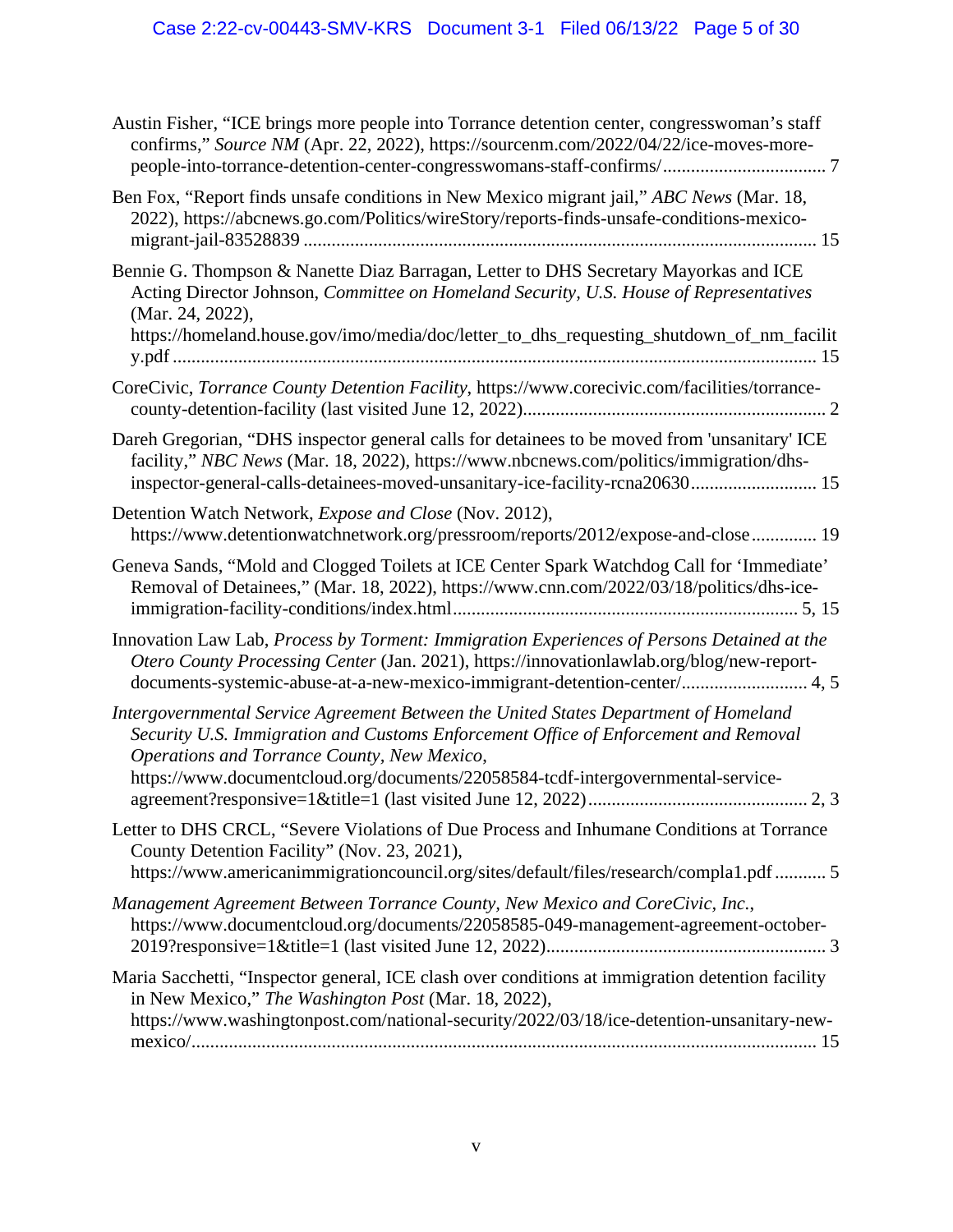| Nat'l Imm. Justice Ctr., Lives in Peril: How Ineffective Inspections Make ICE Complicit in<br>Detention Center Abuse (Oct. 21, 2015), https://immigrantjustice.org/research-items/report-<br>lives-peril-how-ineffective-inspections-make-ice-complicit-detention-center 19         |
|-------------------------------------------------------------------------------------------------------------------------------------------------------------------------------------------------------------------------------------------------------------------------------------|
| Nat'l Immigration Justice Ctr., Exposing ICE Detention Contracts and Inspections:<br>Transparency Project, https://immigrantjustice.org/transparency/detention (last visited June                                                                                                   |
| Oriana Gonzalez, "DHS watchdog calls for removal of ICE detainees due to 'egregious'<br>conditions," Axios (Mar. 18, 2022), https://www.axios.com/dhs-ice-detainees-removal-poor-                                                                                                   |
| Press Release, "Congresswoman Stansbury Calls for Further Oversight on Torrance Facility,"<br>Office of Rep. Melanie Stansbury (Mar. 21, 2022), https://stansbury.house.gov/media/press-<br>releases/congresswoman-stansbury-calls-further-oversight-torrance-facility 15           |
| Press Release, "N.M. Congressional Democrats Condemn Inhumane Conditions at Torrance<br>County Detention Facility," Office of Sen. Martin Heinrich (Mar. 18, 2022),<br>https://www.heinrich.senate.gov/press-releases/nm-congressional-democrats-condemn-                           |
| Rep. Melanie Stansbury, TCDF ICE Reports, https://stansbury.house.gov/transparency/TCDF-                                                                                                                                                                                            |
| U.S. Dep't of Homeland Sec. Office of Inspector Gen., Capping Report: Observations of<br>Unannounced Inspections of ICE Facilities in 2019, OIG-20-45 (July 1, 2022),<br>https://www.oig.dhs.gov/sites/default/files/assets/2020-07/OIG-20-45-Jul20.pdf 4                           |
| U.S. Dep't of Homeland Sec. Office of Inspector Gen., ICE's Inspections and Monitoring of<br>Detention Facilities Do Not Lead to Sustained Compliance or Systemic Improvements, OIG-<br>18-67 (June 26, 2018) https://www.oig.dhs.gov/sites/default/files/assets/2018-06/OIG-18-67- |
| U.S. Immigration & Customs Enforcement, 2011 Operations Manual ICE Performance-Based<br>National Detention Standards, https://www.ice.gov/detain/detention-management/2011 (last                                                                                                    |
| U.S. Immigration & Customs Enforcement, Facility Inspections,                                                                                                                                                                                                                       |
| U.S. Immigration & Customs Enforcement, Torrance County Detention Facility,<br>https://www.ice.gov/detain/detention-facilities/torrance-county-detention-facility (last visited                                                                                                     |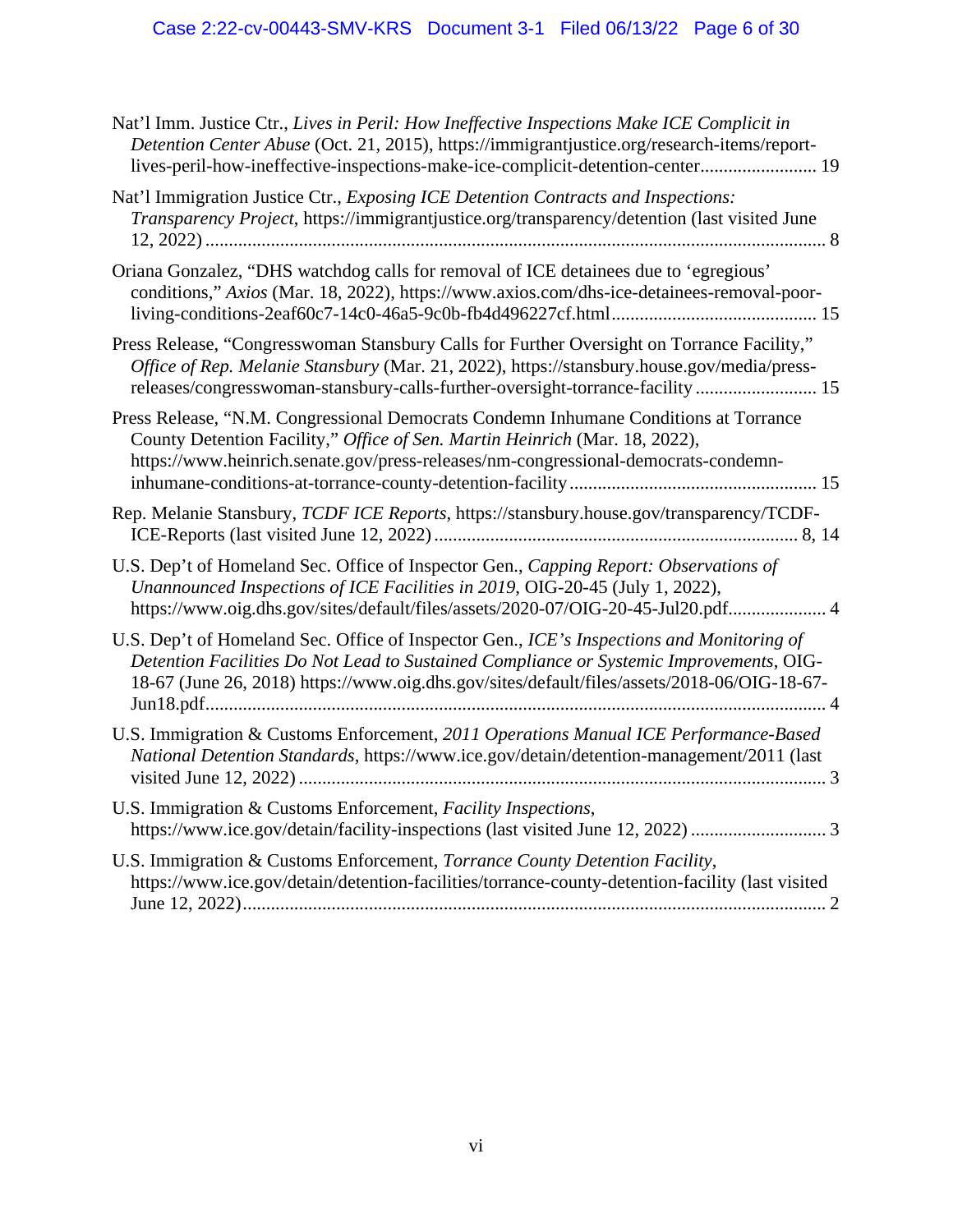### **INTRODUCTION**

<span id="page-6-0"></span>The U.S. Department of Homeland Security Office of Inspector General (DHS OIG) conducted an inspection of the Torrance County Detention Facility (TCDF) in February 2022 and took the exceptional step of publishing an urgent alert recommending that U.S. Immigration and Customs Enforcement (ICE) immediately remove all individuals detained there because of deplorable and dangerous conditions.

In response, ICE challenged the DHS OIG's factual findings, rejected the oversight agency's recommendation, and transferred additional individuals into the detention facility.

In this context, on May 3, 2022, Plaintiff Innovation Law Lab (Law Lab) filed a Freedom of Information Act (FOIA) request with ICE seeking records that shed light on ICE's response to the DHS OIG's urgent alert. Plaintiff requested expedited processing of its FOIA request.

Plaintiff seeks these records both to assist its efforts on behalf of individuals detained in ICE custody at TCDF and to ensure real-time public oversight and accountability for ICE. Responsive records will directly inform Plaintiff's work providing individuals detained in ICE custody at TCDF with access to pro bono counsel. Responsive records will further enable Plaintiff to engage in meaningful and effective advocacy. ICE's resistance to the DHS OIG's recommendation to immediately depopulate TCDF has already caused widespread and exceptional public attention and media interest. Because the DHS OIG investigation into TCDF is ongoing, expedited processing of Plaintiff's FOIA request is critical to Plaintiff's ability to effectively shape public opinion and policymakers' actions on this rapidly evolving matter.

Defendant has not granted or denied Plaintiff's request for expedited processing of Plaintiff's FOIA request. Since May 3, 2022, Defendant has not communicated at all with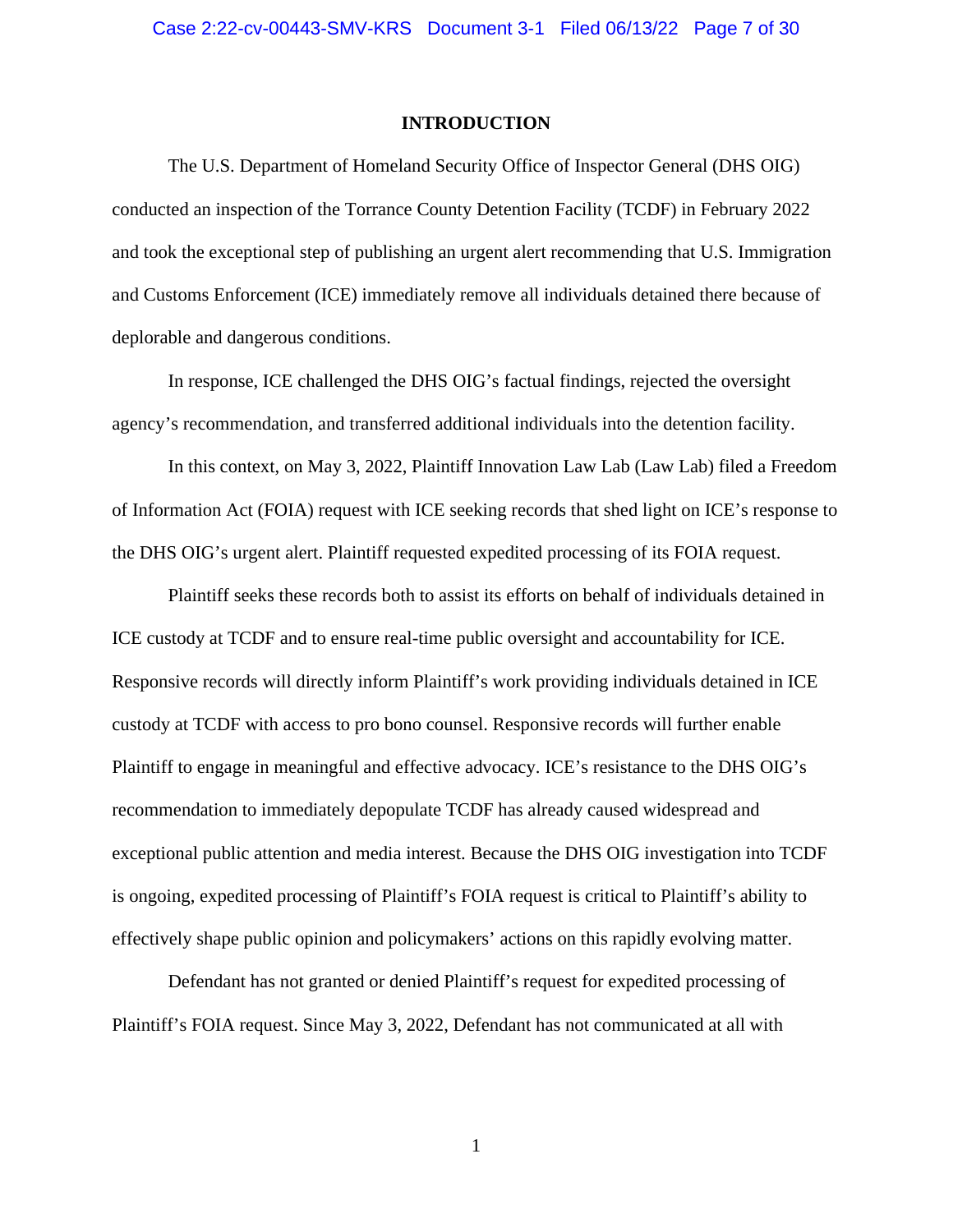Plaintiff regarding Plaintiff's FOIA request nor has Defendant produced any responsive records to Plaintiff.

Plaintiff now respectfully moves for a preliminary injunction and requests that the Court order that Defendant produces all non-exempt records responsive to Plaintiff's FOIA request within 30 days of any order by the Court, or by a date that the Court deems appropriate.

### **BACKGROUND**

### <span id="page-7-1"></span><span id="page-7-0"></span>*ICE Contracts to Detain Noncitizens at the Torrance County Detention Facility*

TCDF is located in Estancia, New Mexico and is owned and operated by CoreCivic, Inc, one of the largest private prison corporations in the United States. Exh. 1 (Declaration of Ian Philabaum) at ¶ 3; U.S. Immigration & Customs Enforcement, *Torrance County Detention Facility*, https://www.ice.gov/detain/detention-facilities/torrance-county-detention-facility (last visited June 12, 2022); CoreCivic, *Torrance County Detention Facility*,

https://www.corecivic.com/facilities/torrance-county-detention-facility (last visited June 12, 2022). ICE routinely contracts with local government entities to provide civil immigration detention for ICE detainees through Intergovernmental Service Agreements (IGSAs). Those local government entities then enter into separate agreements with private prison corporations to actually conduct the detention services. In 2019, ICE entered into an IGSA with Torrance County for the detention of individuals in ICE custody. *Intergovernmental Service Agreement Between the United States Department of Homeland Security U.S. Immigration and Customs Enforcement Office of Enforcement and Removal Operations and Torrance County, New Mexico*, https://www.documentcloud.org/documents/22058584-tcdf-intergovernmental-serviceagreement?responsive=1&title=1 (last visited June 12, 2022) [hereinafter *Intergovernmental Service Agreement*]. Torrance County entered into an agreement with CoreCivic for such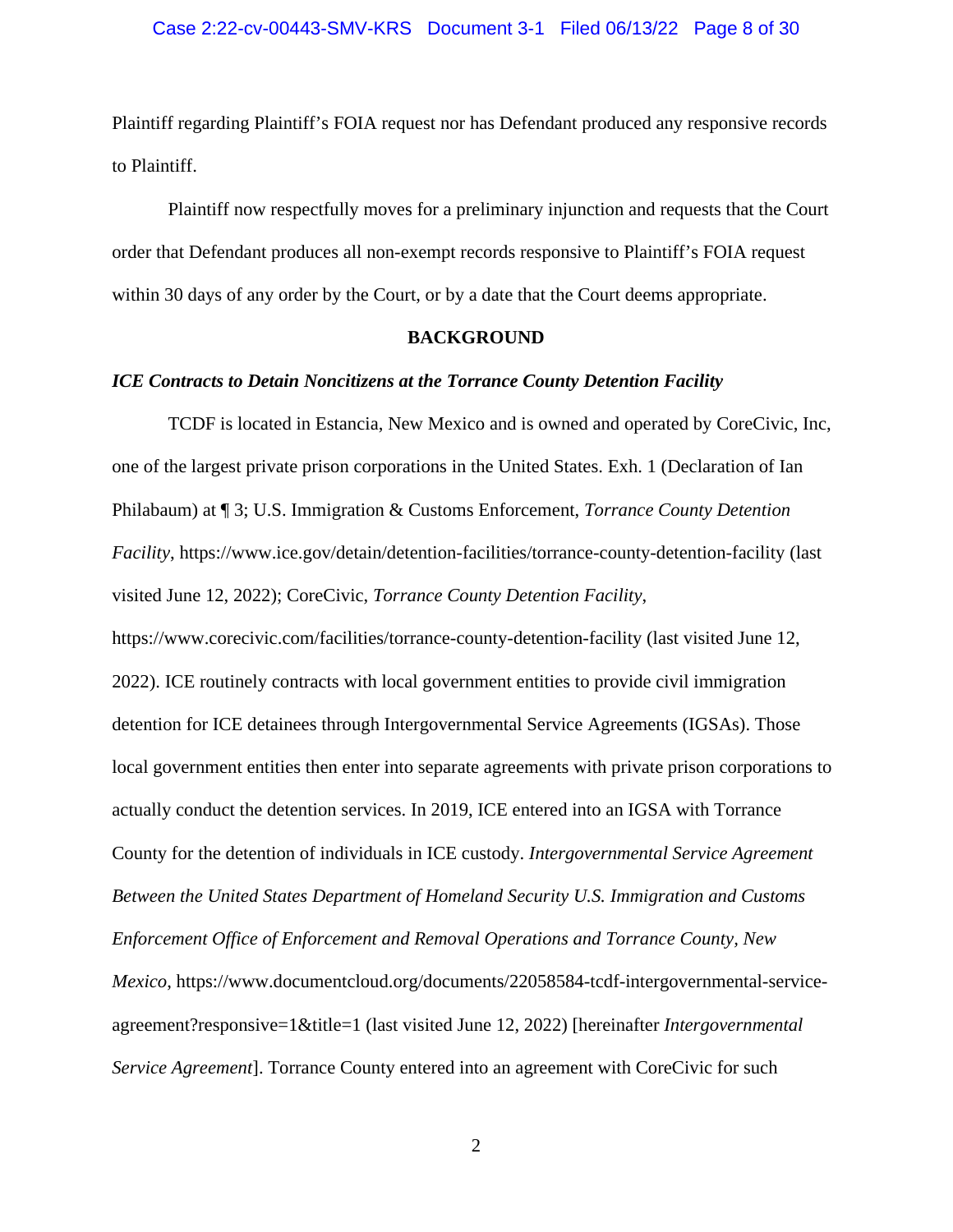### Case 2:22-cv-00443-SMV-KRS Document 3-1 Filed 06/13/22 Page 9 of 30

individuals to be detained at TCDF pursuant to the IGSA with ICE in the same year. *Management Agreement Between Torrance County, New Mexico and CoreCivic, Inc.*, https://www.documentcloud.org/documents/22058585-049-management-agreement-october-2019?responsive=1&title=1 (last visited June 12, 2022) [hereinafter *Management Agreement*].

Individuals in ICE custody, including at TCDF, are in civil detention, which is noncriminal and not intended under the law to function as punishment. *Wong Wing v. United States*, 163 U.S. 228, 235 (1896). The conditions of their confinement at TCDF are governed by ICE's 2011 Performance-Based National Detention Standards (PBNDS), which set out the minimum standards to which ICE contractors must adhere on a range of specific matters including health and safety issues. Exh. 1 at ¶ 5; U.S. Immigration & Customs Enforcement, *2011 Operations Manual ICE Performance-Based National Detention Standards*,

https://www.ice.gov/detain/detention-management/2011 (last visited June 12, 2022). The Torrance County IGSA with ICE incorporates the 2011 PBNDS as does the contract between the County and CoreCivic. Both the County and CoreCivic are contractually obligated to abide by the 2011 PBNDS at TCDF. *Intergovernmental Service Agreement* at 6, 11; *Management Agreement* at 1. The IGSA for TCDF also sets out specific staffing requirements.

*Intergovernmental Service Agreement* at 7.

ICE relies on internal inspections—typically conducted by a contractor known as the Nakamoto Group—to assess facilities' compliance with the 2011 PBNDS. Exh. 1 at  $\P$  13; U.S. Immigration & Customs Enforcement, *Facility Inspections*, https://www.ice.gov/detain/facilityinspections (last visited June 12, 2022). Based on a DHS OIG report issued in 2018 and extensive documentation by attorneys and advocates who support detained individuals, it is wellknown that the Nakamoto Group's inspection practices are not consistently thorough and that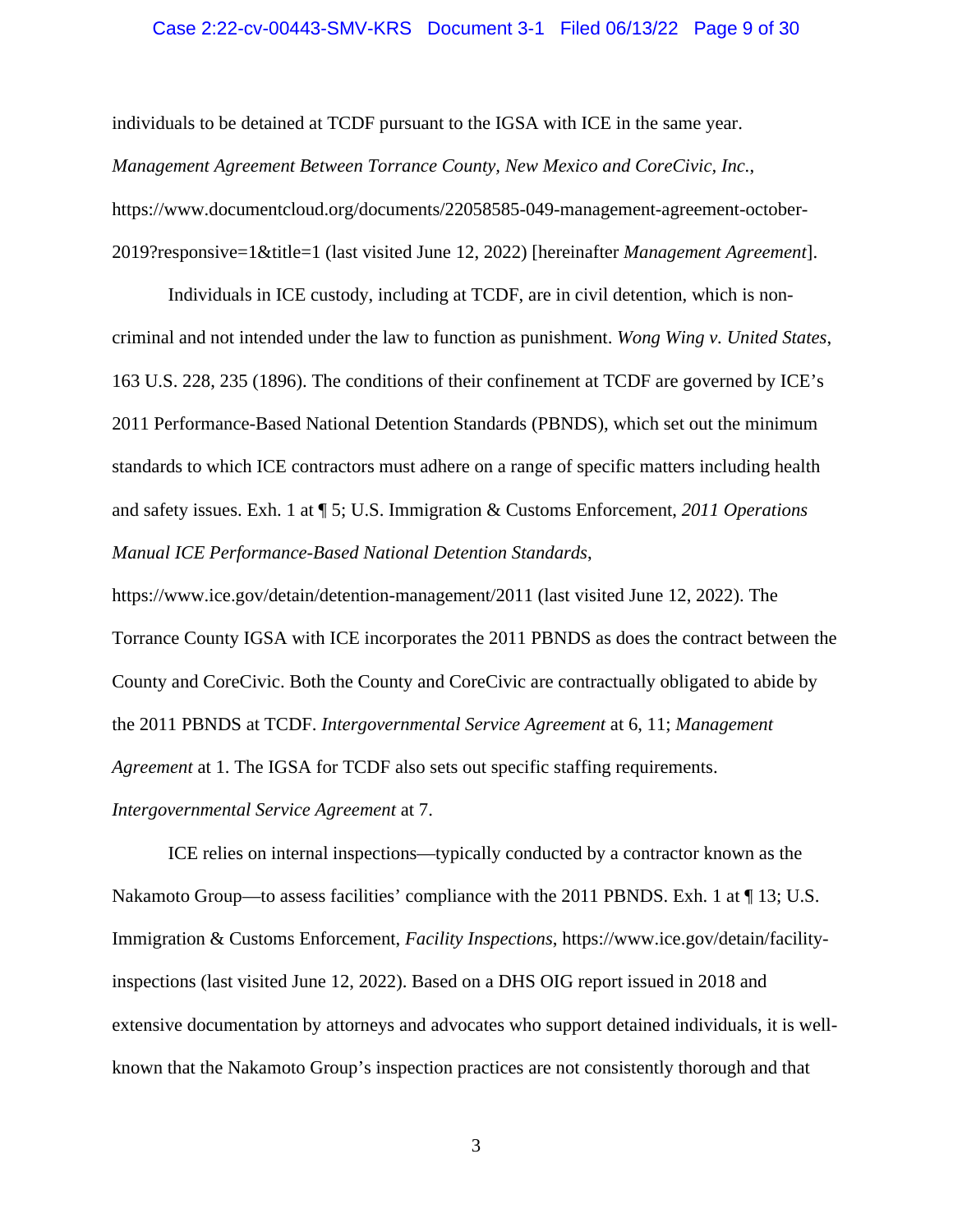### Case 2:22-cv-00443-SMV-KRS Document 3-1 Filed 06/13/22 Page 10 of 30

their inspections do not fully examine actual conditions or identify all deficiencies. Exh. 1 at ¶ 13; U.S. Dep't of Homeland Sec. Office of Inspector Gen., *ICE's Inspections and Monitoring of Detention Facilities Do Not Lead to Sustained Compliance or Systemic Improvements*, OIG-18-67 (June 26, 2018) https://www.oig.dhs.gov/sites/default/files/assets/2018-06/OIG-18-67- Jun18.pdf; Innovation Law Lab, *Process by Torment: Immigration Experiences of Persons Detained at the Otero County Processing Center* at 30–32, 49–50 (Jan. 2021),

https://innovationlawlab.org/blog/new-report-documents-systemic-abuse-at-a-new-mexicoimmigrant-detention-center/ [hereinafter *Process by Torment*]. The DHS OIG occasionally conducts its own inspections of detention facilities and has raised concerns in the past about ICE's failure to ensure safe and humane treatment of the individuals in its custody at various facilities across the United States. Exh. 1 at ¶ 9; *see, e.g.*, U.S. Dep't of Homeland Sec. Office of Inspector Gen., *Capping Report: Observations of Unannounced Inspections of ICE Facilities in 2019*, OIG-20-45 (July 1, 2022), https://www.oig.dhs.gov/sites/default/files/assets/2020-07/OIG-20-45-Jul20.pdf. ICE typically concurs with the DHS OIG's recommendations regarding deficiencies to be remedied by the agency. *Id.*

Since August 2019, Law Lab has been providing pro bono legal services at TCDF, both in-person and remotely. Exh. 1 at  $\P$  4. Law Lab has also been engaging regularly in advocacy related to the living conditions faced by individuals in ICE custody at TCDF, including noncompliance with the 2011 PBNDS. *Id.* at ¶ 5. In November 2021, Law Lab co-authored a complaint to the DHS Office of Civil Rights and Civil Liberties (CRCL) on the dangerous conditions suffered by Haitians detained at TCDF, including medical neglect, inedible food, and contaminated drinking water. *Id.* at ¶ 8; Letter to DHS CRCL, "Severe Violations of Due Process and Inhumane Conditions at Torrance County Detention Facility" at 4, 7, 9–10 (Nov. 23, 2021),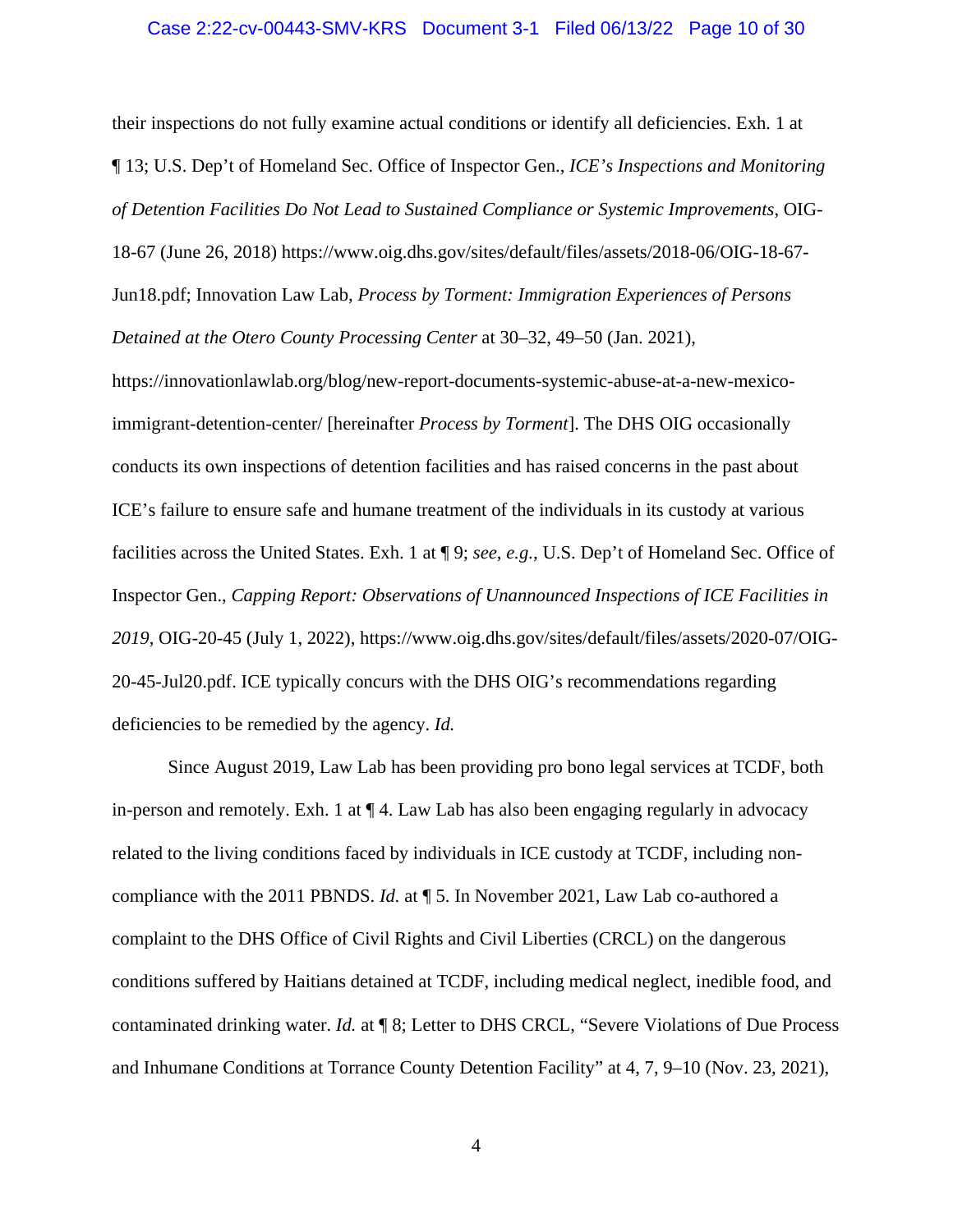### Case 2:22-cv-00443-SMV-KRS Document 3-1 Filed 06/13/22 Page 11 of 30

https://www.americanimmigrationcouncil.org/sites/default/files/research/compla1.pdf. The complaint also documented extensive violations of 2011 PBNDS requirements regarding access to counsel at TCDF. *Id.* at 2–3, 6–8. Law Lab also co-authored a report in January 2021 that documented how the ICE El Paso field office, whose area of responsibility includes TCDF, arbitrarily denies and refuses to timely adjudicate parole requests. Exh. 1 at ¶ 7; *Process by Torment* at 57–58.

## <span id="page-10-0"></span>*DHS Office of Inspector General Calls for Immediate Depopulation of Facility*

On March 18, 2022, in an unprecedented move, the DHS OIG publicly issued a "management alert" recommending the immediate removal of all individuals in ICE custody from TCDF. Exh. 2 (DHS OIG Management Alert) at 2, 8; Exh. 1 at ¶ 10. It is rare for the DHS OIG to issue such an alert, and in particular to do so in the midst of an ongoing investigation. Exh. 1 at ¶ 11. This was the first time the DHS OIG had called for the immediate removal of people in ICE custody from a detention facility. *Id.*; Geneva Sands, "Mold and Clogged Toilets at ICE Center Spark Watchdog Call for 'Immediate' Removal of Detainees," (Mar. 18, 2022), https://www.cnn.com/2022/03/18/politics/dhs-ice-immigration-facility-conditions/index.html.

During an unannounced in-person inspection of TCDF in February 2022, the DHS OIG documented critical staffing shortages that led to safety risks and unsanitary living conditions, including non-functioning moldy sinks, clogged toilets full of human waste, mold, water leaks, hot water issues, and issues with access to drinking water. Exh. 2 at 3–8; Exh. 1 at  $\P$  10. Rather than waiting to issue its findings in a report at the conclusion of its investigation, the DHS OIG acted swiftly to sound the alarm. Exh. 2 at 3. In its March 18, 2022 alert, the DHS OIG announced that it had found TCDF's severe understaffing resulted in contractual violations, including a failure to comply with the 2011 PBNDS, which posed immediate risks to the health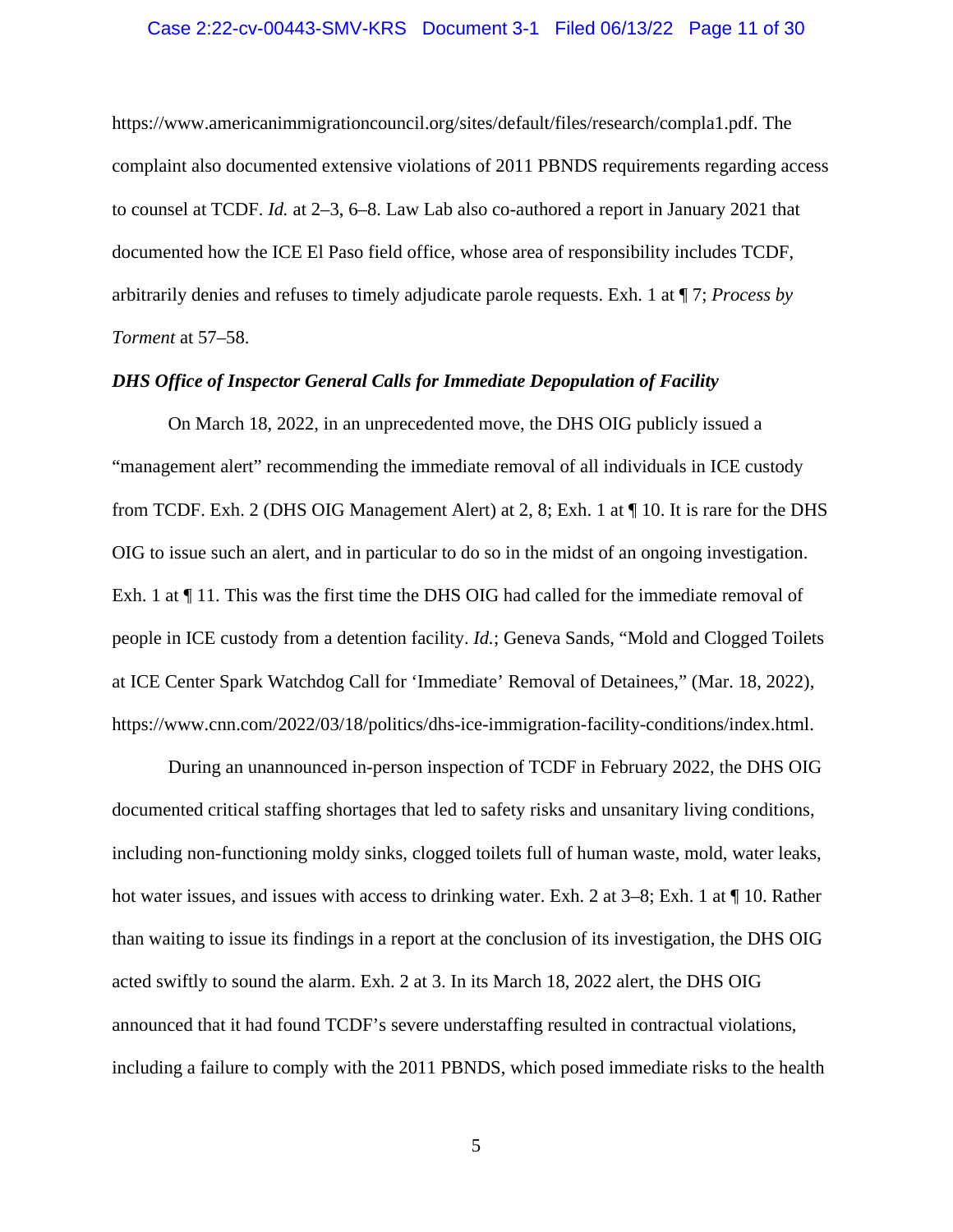and safety of staff and detainees. *Id.* at 3–6. At the time of the inspection the facility was at only 54% of required staffing. *Id.* at 3. The March 18, 2022 alert further revealed that ICE had documented staffing shortages at TCDF since at least December 2020, and yet the facility had persistently failed to achieve proper staffing from that time through the DHS OIG's inspection more than a year later. *Id.*

As a result of the severity of its findings, the DHS OIG recommended that ICE immediately relocate all detainees from TCDF and that ICE place no detainees at TCDF unless and until the facility ensures adequate staffing and appropriate living conditions. *Id.* at 8.

# <span id="page-11-0"></span>*ICE Disputes DHS OIG Findings and Refuses to Depopulate the Facility*

ICE did not follow the DHS OIG's recommendation to immediately depopulate TCDF. Instead, ICE disputed the findings, asserting that the DHS OIG falsified or mischaracterized evidence and ignored facts to achieve preconceived conclusions. *Id.* at 13–16; Exh. 1 at ¶ 12. ICE claimed that TCDF had substantially completed repairs addressing all of the conditions identified in the DHS OIG alert but provided no documentation to support its claims. Exh. 2 at 11, 16.

Even as ICE vociferously disputed the DHS OIG's findings at TCDF, the agency took steps in managing the contract for the facility that corroborated the inspectors' concerns. *Id.* at 9, 11. On March 1, 2022, ICE issued a Contract Discrepancy Report regarding staffing shortages at TCDF, which asserted that critically short staffing plans are directly responsible for a breakdown in the overall operational capabilities at TCDF. *Id.* at 9. In the March 1, 2022 Contract Discrepancy Report, ICE also asserted that CoreCivic has not been able to demonstrate the ability to provide a safe environment for staff and noncitizens, or to provide the care necessary to ensure proper maintenance, overall cleanliness, and personal hygiene needs, resulting in ongoing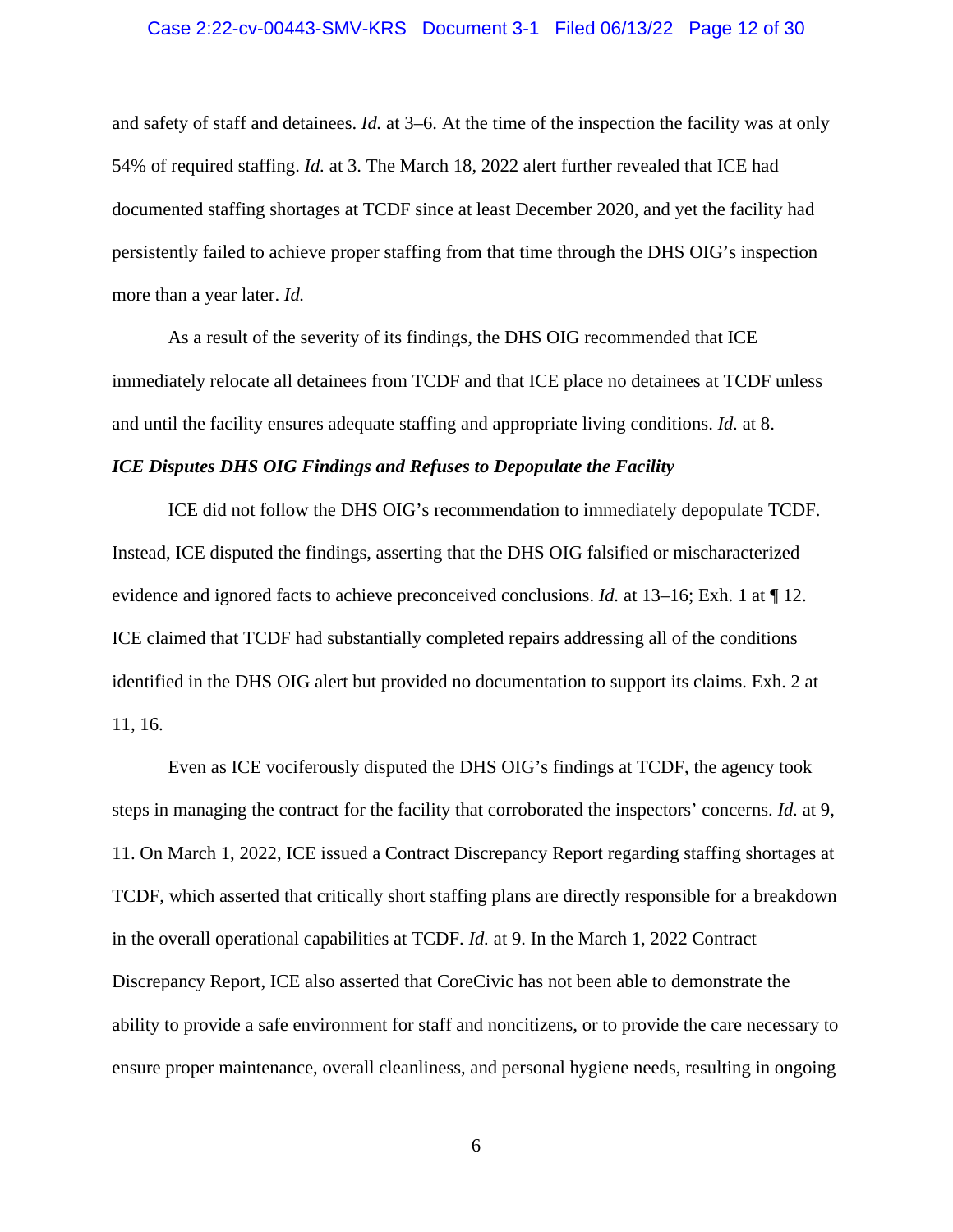### Case 2:22-cv-00443-SMV-KRS Document 3-1 Filed 06/13/22 Page 13 of 30

violations of the IGSA and the 2011 PBNDS. *Id.* Despite this Report, ICE continued to detain people at TCDF. Exh. 1 at ¶ 12.

Amid this dynamic situation, Law Lab continued to provide pro bono legal services to individuals detained in ICE custody at TCDF with the added strain of documenting ongoing issues regarding the substandard conditions at TCDF. Exh. 1 at ¶¶ 16–18. Law Lab advocated for the release of individuals who remained detained at TCDF, including by submitting requests for parole to ICE's El Paso field office, many of which were denied discretionarily by ICE without a reasoned justification. Exh. 1 at ¶ 17.

Nonetheless, Law Lab observed that ICE appeared to pause transfers of people into the facility for less than a month—from around March 18, 2022 until around April 15, 2022. Exh. 1 at ¶ 12. In the meantime, ICE arranged for the Nakamoto Group to conduct an inspection of TCDF's compliance with the 2011 PBNDS. Exh. 1 at ¶ 13; Exh. 3 (Report by the Nakamoto Group) at 1. The Nakamoto Group found that the facility met all of the applicable standards, although it noted that understaffing at TCDF remained a persistent issue. Exh. 3 at 2, 5; Exh. 1 at ¶ 13. An attorney with EPIC, who was at TCDF during the Nakamoto Group's inspection, shared concerns with the Nakamoto inspector regarding access-to-counsel issues and medical neglect at the facility; those issues were not addressed in the Nakamoto Group's inspection report. Exh. 4 (Declaration of Allegra Love) at ¶¶ 2–10. After the Nakamoto Group's report on TCDF was posted publicly on ICE's website, ICE moved quickly to transfer additional people into TCDF, bringing in more than one hundred people in less than a week. Exh. 1 at ¶ 14; Austin Fisher, "ICE brings more people into Torrance detention center, congresswoman's staff confirms," *Source NM* (Apr. 22, 2022)[,](https://sourcenm.com/2022/04/22/ice-moves-more-people-into-torrance-detention-center-congresswomans-staff-confirms/) https://sourcenm.com/2022/04/22/ice-moves-more-people-intotorrance-detention-center-congresswomans-staff-confirms/. Transfers into TCDF have continued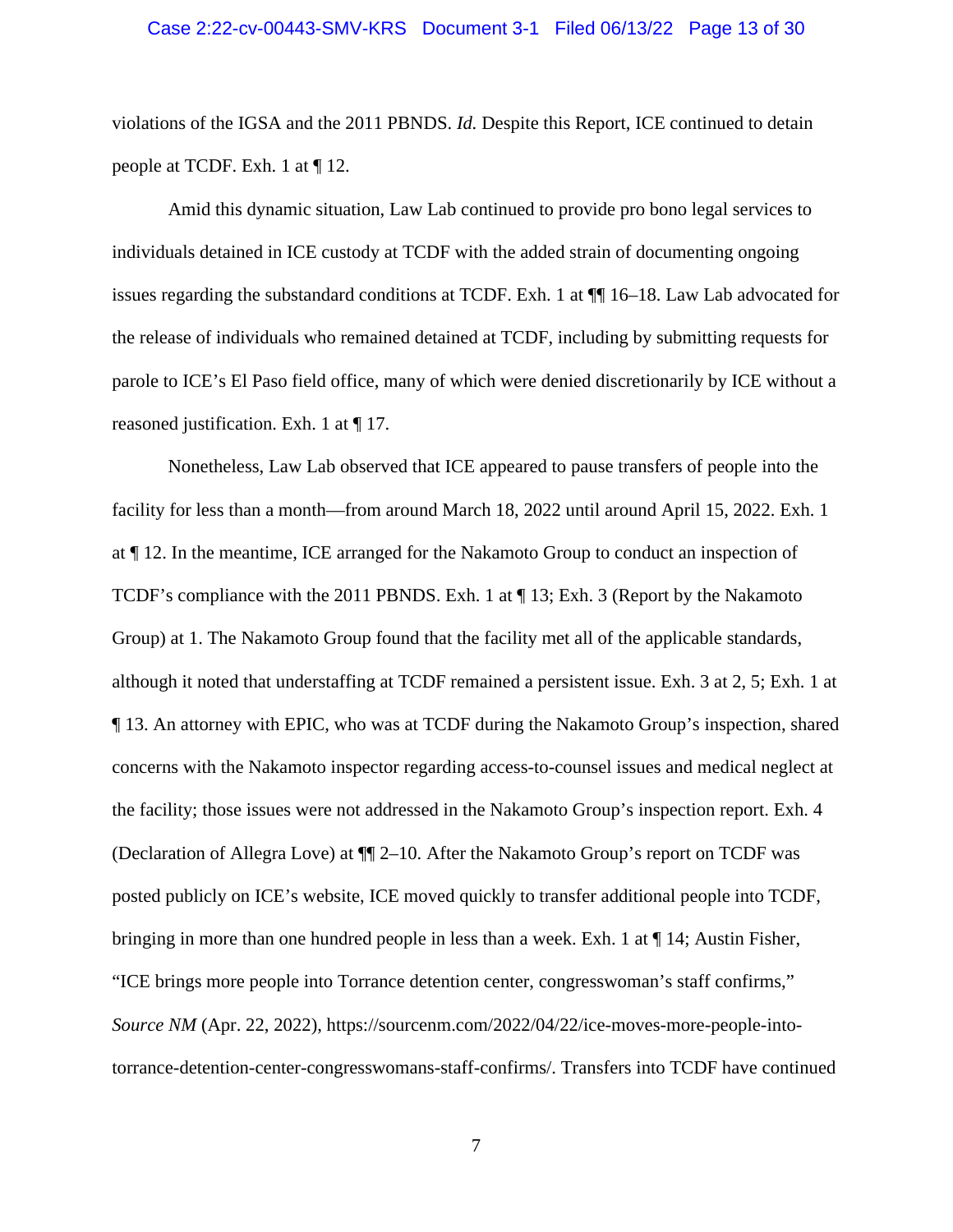### Case 2:22-cv-00443-SMV-KRS Document 3-1 Filed 06/13/22 Page 14 of 30

on a regular basis since that time. Exh. 1 at ¶ 14; Rep. Melanie Stansbury, *TCDF ICE Reports*, https://stansbury.house.gov/transparency/TCDF-ICE-Reports (last visited June 12, 2022).

As it stands, ICE does not routinely make information about its management of detention contracts available to the public and has not communicated to the public any concrete steps that the agency is taking to ensure the health and safety of individuals in its custody at TCDF. Exh. 1 at ¶ 15; Nat'l Immigration Justice Ctr., *Exposing ICE Detention Contracts and Inspections: Transparency Project*, https://immigrantjustice.org/transparency/detention (last visited June 12, 2022). ICE has not provided an explanation to the public as to why the agency refused to depopulate TCDF or why the agency recently resumed transfers into the facility. Exh. 1 at ¶ 15. The DHS OIG investigation into TCDF remains ongoing at this time. Exh. 2 at 3 n.4; Exh. 1 at  $\P$  15.

# <span id="page-13-0"></span>*Plaintiff's FOIA Request*

Against this backdrop, on May 3, 2022, Plaintiff filed its FOIA request to ICE to obtain agency records relating to ICE's response to the DHS OIG inspection of TCDF and the March 18, 2022 management alert calling for the immediate removal of all ICE detainees from TCDF. Dkt. 1, Exh. 1; Exh. 1 at ¶ 20. Plaintiff requested records regarding the DHS OIG inspection, the DHS OIG alert, and the ICE leadership walk-through of TCDF that took place after the issuance of the alert. Dkt. 1, Exh. 1. Plaintiff also sought records on ICE's response to the DHS OIG alert, including monitoring of facility staffing trends, contract modifications, financial penalties, and policy changes. *Id.* The request also sought records regarding ICE's most recent inspections prior to the DHS OIG inspection, as well as additional audits, inspections, and Congressional visits that took place since March 2022. *Id.*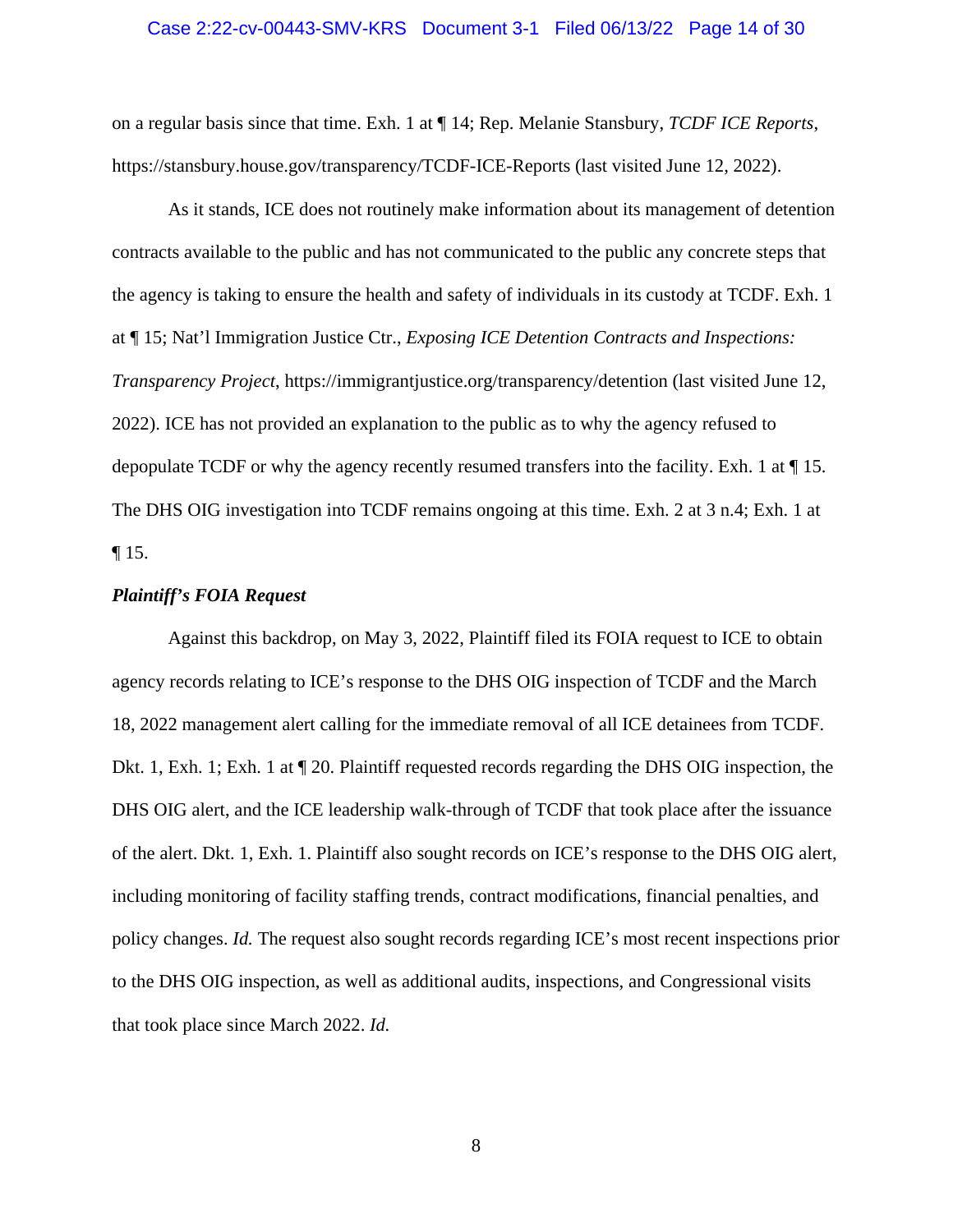### Case 2:22-cv-00443-SMV-KRS Document 3-1 Filed 06/13/22 Page 15 of 30

The request also sought records relating to ICE's prior awareness of the issues documented in the DHS OIG alert, including health, sanitation, and safety issues, as well as CoreCivic's understaffing of the facility. *Id.* Plaintiff requested contract discrepancy reports, financial penalties, quality assurance surveillance plans, and other records that would tend to show the extent to which ICE made use of its contracting tools to address these violations of CoreCivic's contractual obligations at TCDF. *Id.*

In light of ICE's decision to transfer individuals in ICE custody into TCDF after the DHS OIG alert, in direct defiance of the DHS OIG's recommendations, Plaintiff also requested records regarding such transfers. *Id.*

Plaintiff sought expedited processing of its FOIA request. *Id.*; Exh. 1 at ¶ 20. In support of its request for expedited processing, Plaintiff submitted a statement explaining that this FOIA request involves (1) circumstances in which the lack of expedited processing could reasonably be expected to pose an imminent threat to the life or physical safety of individuals in ICE custody at TCDF; (2) an urgency to inform the public about an actual or alleged federal government activity; (3) the loss of substantial due process rights; and (4) a matter of widespread and exceptional media interest in which there exist possible questions about the government's integrity which affect public confidence. Dkt. 1, Exh. 1; *see* 5 U.S.C. § 552(a)(6)(E)(i); 6 C.F.R.  $§ 5.5(e).$ 

Defendant designated Plaintiff's FOIA request as request no. 2022-ICFO-14041. *See* Dkt. 1, Exh. 2. Defendant acknowledged receipt of request no. 2022-ICFO-14041 on May 3, 2022. *See* Dkt. 1, Exh. 3. Defendant has not granted or denied Plaintiff's request for expedited processing of Plaintiff's FOIA request, nor has Defendant provided any determination letter regarding Plaintiff's FOIA request. Exh. 1 at ¶ 21. Defendant has not conducted a timely search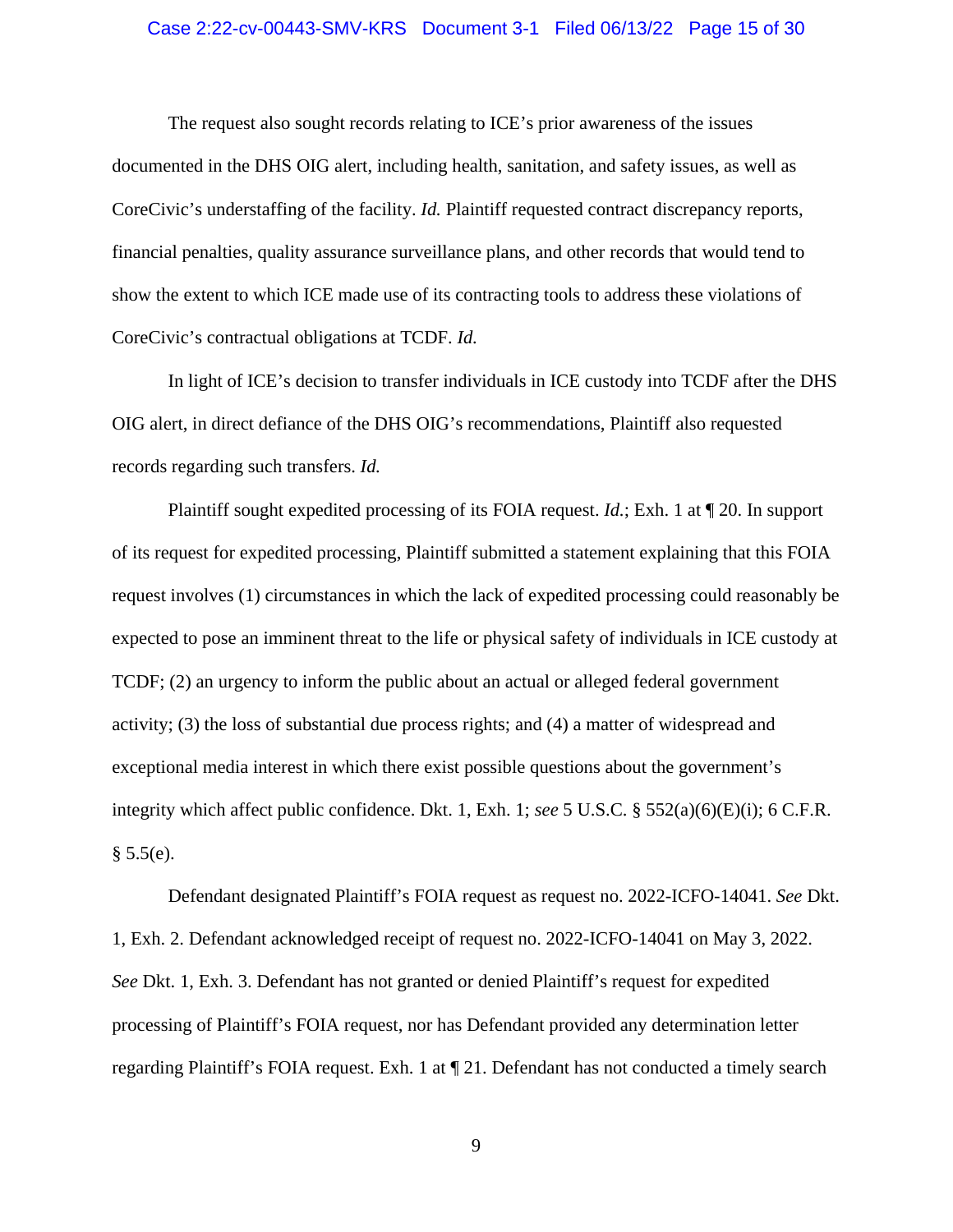for records responsive to Plaintiff's FOIA request and has not produced any responsive records to Plaintiff. *Id.* Plaintiff has received no further communications from Defendant regarding its FOIA request since May 3, 2022. *Id.*

# **LEGAL STANDARD**

<span id="page-15-0"></span>Courts have repeatedly asserted their authority to consider motions for injunctive relief in FOIA actions. *See Am. Immigration Council v. U.S. Dep't of Homeland Sec.*, 470 F. Supp. 3d 32, 36 (D.D.C. 2020); *Am. Oversight v. U.S. Dep't of State*, 414 F. Supp. 3d 182, 186 (D.D.C. 2019); *Protect Democracy Project, Inc. v. U.S. Dep't of Defense*, 263 F. Supp. 3d 293, 298 (D.D.C. 2017); *Electronic Privacy Info. Ctr. v. Dep't of Justice*, 416 F. Supp. 2d 30, 35 (D.D.C. 2006) [hereinafter *EPIC*]; *Aguilera v. FBI*, 941 F. Supp. 144, 152–53 (D.D.C. 1996); *Cleaver v. Kelley*, 427 F. Supp. 80, 81–82 (D.D.C. 1976). Moreover, "[t]he FOIA imposes no limits on courts' equitable powers in enforcing its terms." *Payne Enters., Inc. v. United States*, 837 F.2d 486, 494 (D.C. Cir. 1988).

In determining whether a preliminary injunction should issue, courts consider four factors: (1) the movant's likelihood of succeeding on the merits of the claim; (2) the irreparable harm that the movant faces; (3) whether the balance of equities weighs in the movant's favor; and (4) whether granting relief would further the public interest. *See Winter v. Natural Res. Def. Council, Inc.*, 555 U.S. 7, 20 (2008); *see also Denver Homeless Out Loud v. Denver, Colorado*, 32 F.4th 1259, 1277 (10th Cir. 2022). The final two factors merge when the Government is the opposing party. *Nken v. Holder*, 556 U.S. 418, 435 (2009). When a party seeks an injunction that mandates action, the party must make a "strong showing" that the likelihood-of-success-on-themerits and the balance-of-harms factors "tilt in [their] favor." *Mrs. Fields Franchising, LLC v. MFGPC*, 941 F.3d 1221, 1232 (10th Cir. 2019) (internal quotation marks and citation omitted).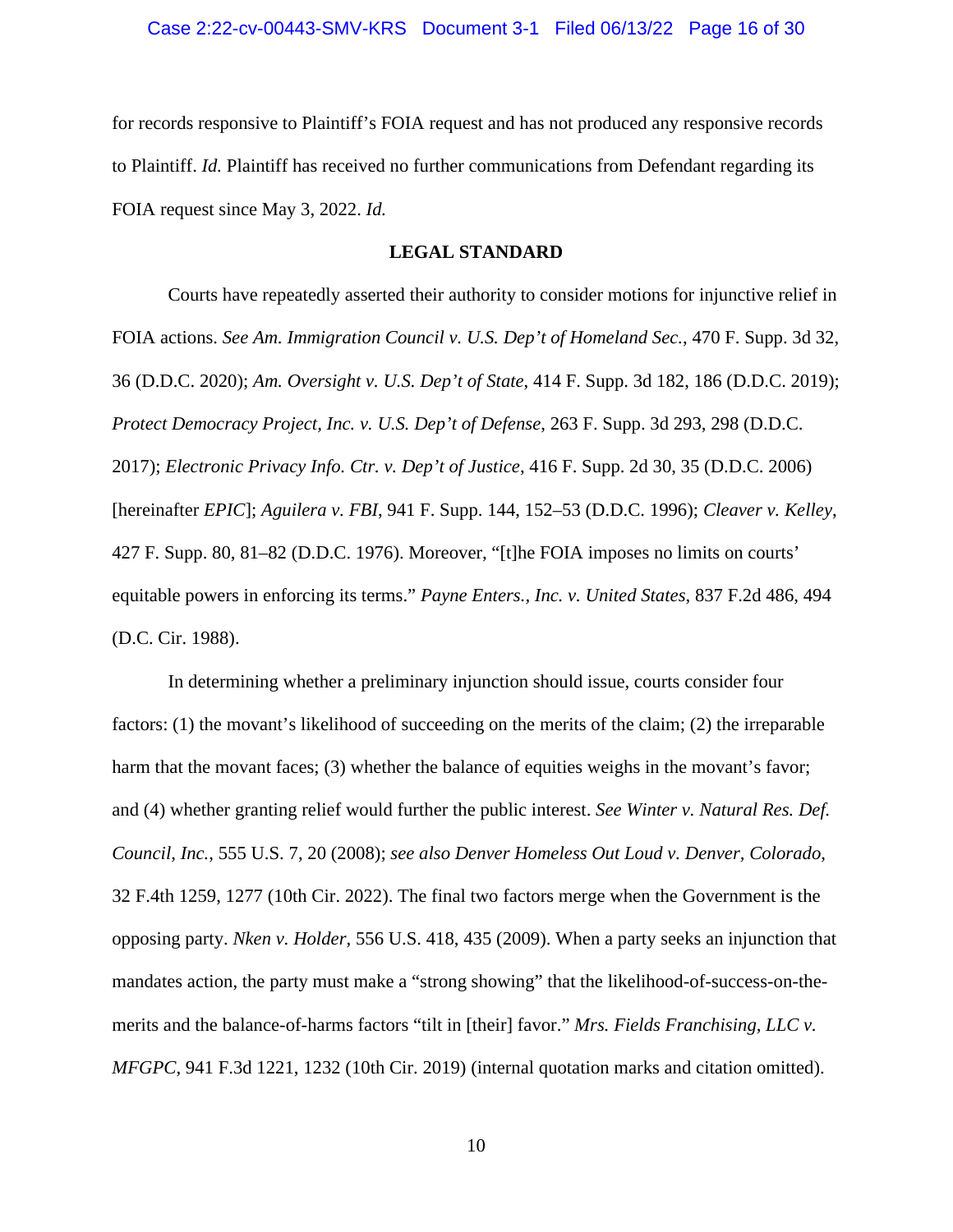Plaintiff's motion roundly satisfies all four prongs of the test for injunctive relief. *See, e.g.*, *Am. Immigration Council*, 470 F. Supp. 3d at 36–39 (granting plaintiff's motion for preliminary injunction and directing DHS and ICE to produce all non-exempt responsive records within two months relating to ICE's response to the COVID-19 pandemic, because "Plaintiff's request concerns a serious and time-sensitive matter").

### **ARGUMENT**

### <span id="page-16-1"></span><span id="page-16-0"></span>**I. Plaintiff Is Likely to Prevail on the Merits.**

The basic purpose of FOIA is "to ensure an informed citizenry, vital to the functioning of a democratic society, needed to check against corruption and to hold the governors accountable to the governed." *Friends of Animals v. Bernhardt*, 15 F. 4th 1254, 1260 (10th Cir. 2021) (citing *NLRB v. Robbins Tire & Rubber Co.*, 437 U.S. 214, 242 (1978)). The FOIA is intended to "allow citizens to learn what their government is doing and how it is being done." *Nuclear Watch New Mexico v. U.S. Dep't of Energy, Nat'l Nuclear Sec. Admin.*, 2007 WL 9729204 at \*2 (D.N.M. Sept. 19, 2007). The FOIA statute requires that an agency make a determination on a FOIA request within twenty working days, unless the agency invokes an additional ten-day extension for requests involving "unusual circumstances." 5 U.S.C. §§ 552(a)(6)(A)(i),  $552(a)(4)(A)(viii)(II)(aa)$ . Recognizing that some circumstances would require public information to be made available more quickly, Congress embedded an expedited process into the statutory scheme by which agencies must make determinations within ten days. 5 U.S.C. § 552(a)(6)(E)(ii). An agency's failure to comply with the statutory timeframe to make a determination means a requester has constructively exhausted its administrative remedies and can directly seek review in federal district court. 5 U.S.C.  $\S\S 552(a)(6)(C)(i)$ , 552(a)(4)(B); *Citizens for Responsibility & Ethics in Washington v. FEC*, 711 F.3d 180, 182 (D.C. Cir. 2013).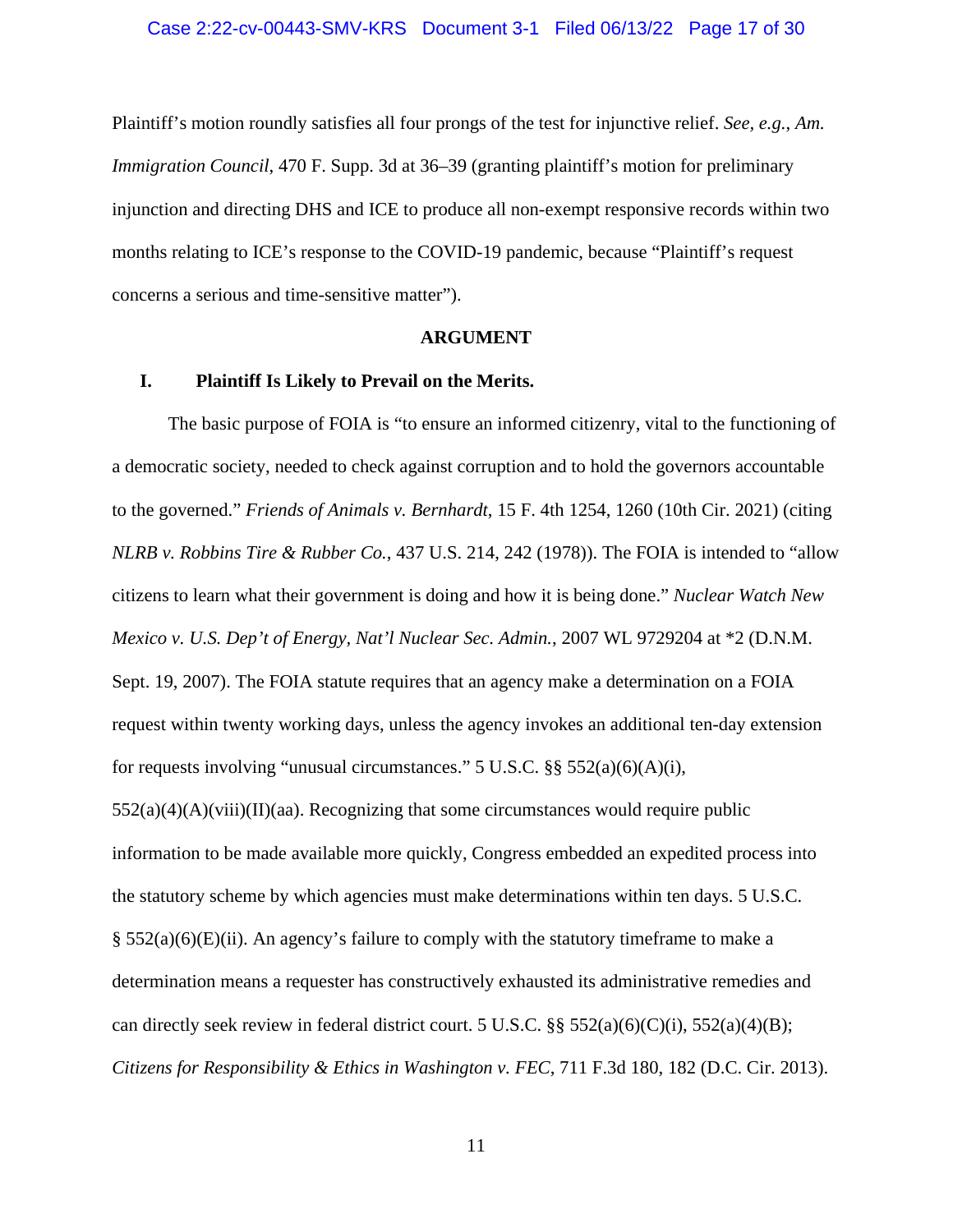### Case 2:22-cv-00443-SMV-KRS Document 3-1 Filed 06/13/22 Page 18 of 30

Here, because Defendant has failed to grant or deny Plaintiff's request for expedited processing within the ten-day statutory deadline, and further has failed to make a determination on Plaintiff's FOIA request under the non-expedited timeframe of twenty working days, Plaintiff has therefore constructively exhausted all non-futile administrative remedies and now invokes the Court's justified intervention to order the production of records responsive to its request "as soon as practicable" in light of its exigent nature. 5 U.S.C. § 552(a)(6)(E)(iii); 6 C.F.R. §§ 5.5(e)(4), 5.6(c). *Judicial Watch, Inc. v. U.S. Dep't of Homeland Sec.*, 895 F.3d 770, 775–76 (D.C. Cir. 2018) ("Congress underscored the importance it attached to prompt responses by allowing judicial recourse, bypassing administrative exhaustion, if an agency fails to meet statutory timetables for disclosure or to justify its delay in making nonexempt records available upon request.").

Injunctive relief ordering Defendant to produce responsive records within thirty days of any order by the Court is warranted given the urgent nature of Plaintiff's request. *Ctr. for Pub. Integrity v. U.S. Dep't of Defense,* 411 F. Supp. 3d 5, 12 (D.D.C. 2019) (granting injunction because the "value of the information would be lessened or lost absent expedited processing"); *Landmark Legal Found. v. EPA*, 910 F. Supp. 2d 270, 275 (D.D.C. 2012) ("[C]ourts have equitable powers to order agencies to act within a particular time frame[.]"); *Clemente v. FBI*, 71 F. Supp. 3d 262, 269 (D.D.C. 2014) (a court "may use its equitable powers to require the agency to process documents according to a court-imposed timeline"). Courts routinely give weight to the time-sensitive nature of the records requested when ordering agencies to produce records within designated deadlines.<sup>[1](#page-17-0)</sup> In the absence of the Court's intervention, the agency's failure to

<span id="page-17-0"></span><sup>1</sup> *See, e.g.*, *Am. Immigration Council*, 470 F. Supp. 3d at 39 (ordering records on ICE's response to COVID-19 pandemic produced within two months); *Am. Oversight*, 414 F. Supp. 3d at 187 (ordering communications relating to presidential impeachment query produced within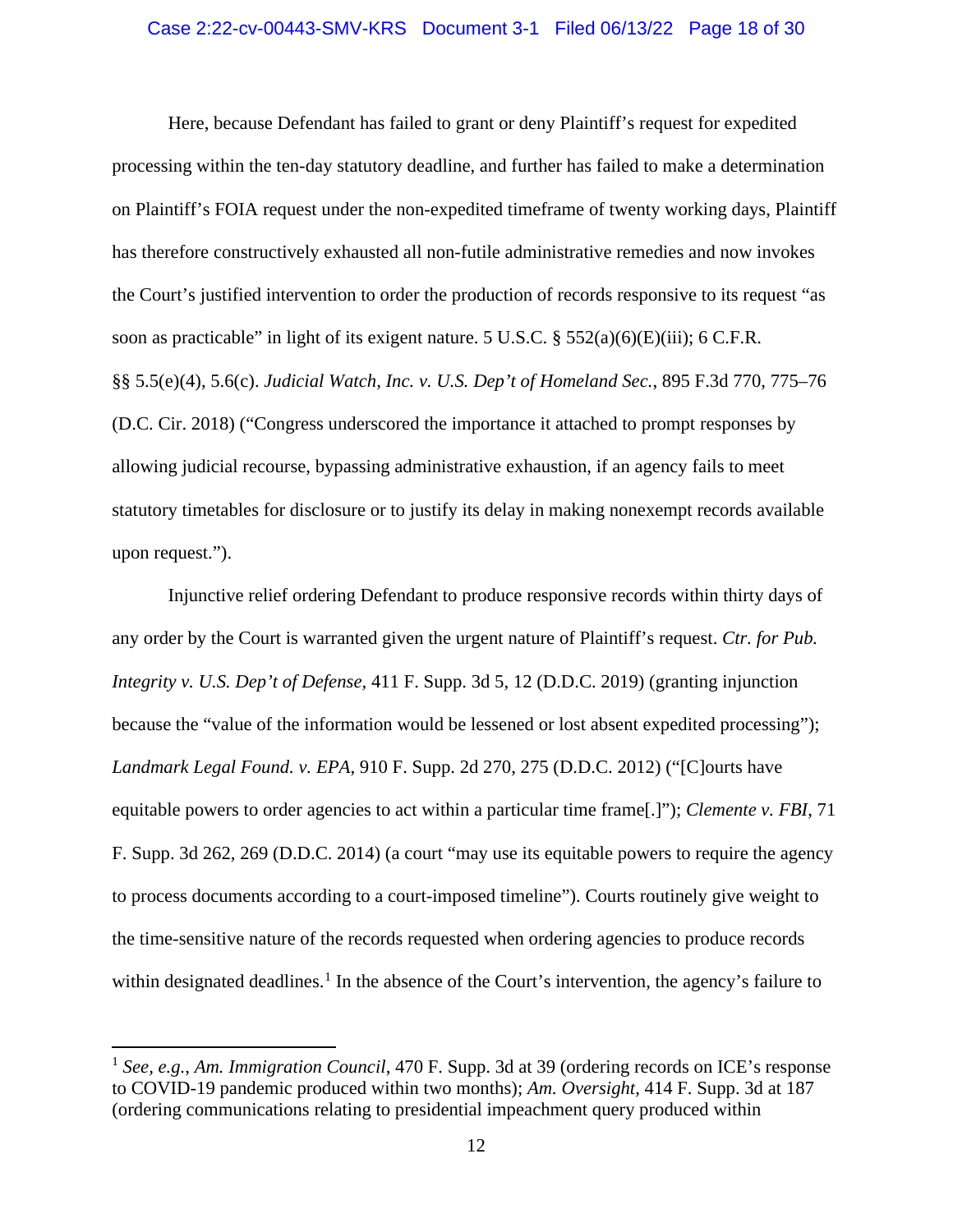adhere to the FOIA provisions regarding expedited processing will go unchecked. *EPIC*, 416 F. Supp. 2d at 39 ("The legislative history of the amendments makes clear that … [Congress's] intent was to 'give the [expedited] request priority for processing *more quickly than otherwise would occur*.'") (citation omitted); *Nuclear Watch New Mexico*, 2007 WL 9729204 at \*3 ("A bona fide request for production of documents under FOIA must be honored in a timely fashion or the purpose of the Act is vitiated."). Setting a Court-imposed deadline to produce records implicating a matter of public urgency—ICE's defiance of the DHS OIG's unprecedented call for a detention facility to be immediately depopulated due to deplorable and dangerous conditions—is therefore necessary in this case to effectuate Plaintiff's statutory right to expedited processing. *Edmonds v. FBI*, 417 F.3d 1319, 1323 (D.C. Cir. 2005) ("[E]xpedited processing of a FOIA request is a statutory right, not just a matter of court procedure."); *EPIC*, 416 F. Supp. 2d at 40–41; *Washington Post v. Dep't of Homeland Sec.*, 459 F. Supp. 2d. 61, 75 (D.D.C. 2006) (noting that in the absence of a preliminary injunction, "plaintiff would lose out on its statutory right to expedited processing and on the time-sensitive public interests which underlay the request").

Plaintiff is likely to succeed on the merits of its request for expedited processing. The DHS FOIA regulations set forth four separate bases for expedited processing, any one of which is sufficient. 6 C.F.R. § 5.5(e)(1). As described in Plaintiff's FOIA request and supporting documentation, Plaintiff seeks records on an urgent basis because responsive records will help guide on-the-ground efforts in real time that seek to mitigate the imminent threats to life and

approximately one month); *EPIC*, 416 F. Supp. 2d at 43 (ordering records to inform ongoing national debate about government's warrantless surveillance program produced within one month); *Aguilera*, 941 F. Supp. at 153 (ordering exculpatory FBI records in criminal proceeding produced within approximately one month); *Cleaver*, 427 F. Supp. at 82 (ordering FBI records on covert activities produced within approximately twenty days).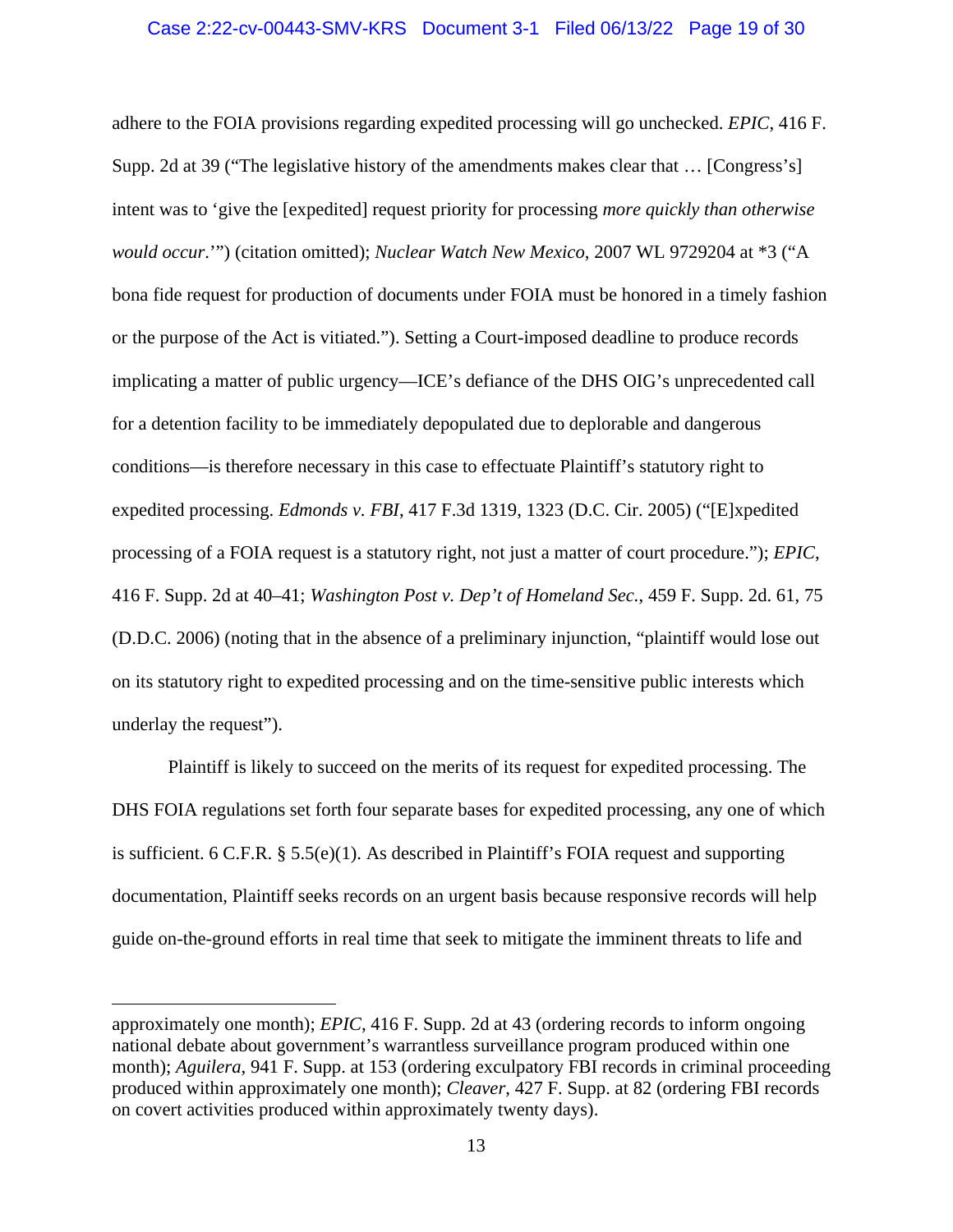physical safety faced by individuals detained in ICE custody at TCDF. Dkt. 1, Exh. 1; 5 U.S.C.  $\S$  552(a)(6)(E)(i); 6 C.F.R.  $\S$  5.5(e)(1)(i). As a result of ICE's inadequate response to the DHS OIG management alert, individuals currently detained at TCDF are exposed to mold, unsafe drinking water, and inoperable and malfunctioning toilets, sinks, and showers, among other sanitation issues. Exh. 2 at 4–6; Exh. 1 at  $\P$  18, 22. Such individuals face the imminent risk of serious health problems resulting from such unsanitary conditions. Exh. 2 at 5, 9; Exh. 1 at  $\P$  18, 22. Responsive records are likely to shed light on ICE's ongoing failure to ensure that the facility conducts adequate repairs and maintenance, which exacerbates these issues. Exh. 2 at 5, 9. Records will tend to show persistent and critical understaffing of TCDF, which hinders personnel capacity to respond to emergencies within the facility and affects detained individuals' access to medical care and other basic services, including in complying with court-mandated COVID-19 screenings for medically vulnerable individuals. Exh. 2 at 3, 7, 9; Rep. Melanie Stansbury, *TCDF ICE Reports*, https://stansbury.house.gov/transparency/TCDF-ICE-Reports (last visited June 12, 2022); Exh. 1 at ¶ 16; *Fraihat v. U.S. Imm. & Customs Enf.*, 445 F. Supp. 3d 709 (C.D. Cal. Apr. 20, 2020). This information will aid Plaintiff in ensuring that its pro bono legal services for individuals detained at TCDF encompass timely and meaningful information on how to exercise their rights and advice on addressing their immediate concerns about dangerous conditions at the facility, including how to raise concerns through grievances and other avenues. Exh. 1 at ¶ 22. This information will further aid Plaintiff in preparing requests for release on behalf of clients detained at TCDF, defending their rights, and engaging in its own direct advocacy to elected officials, oversight bodies, and policymakers regarding ICE's inadequate response to exigent health and safety risks at TCDF. Exh. 1 at ¶¶ 16–18, 22–24, 26.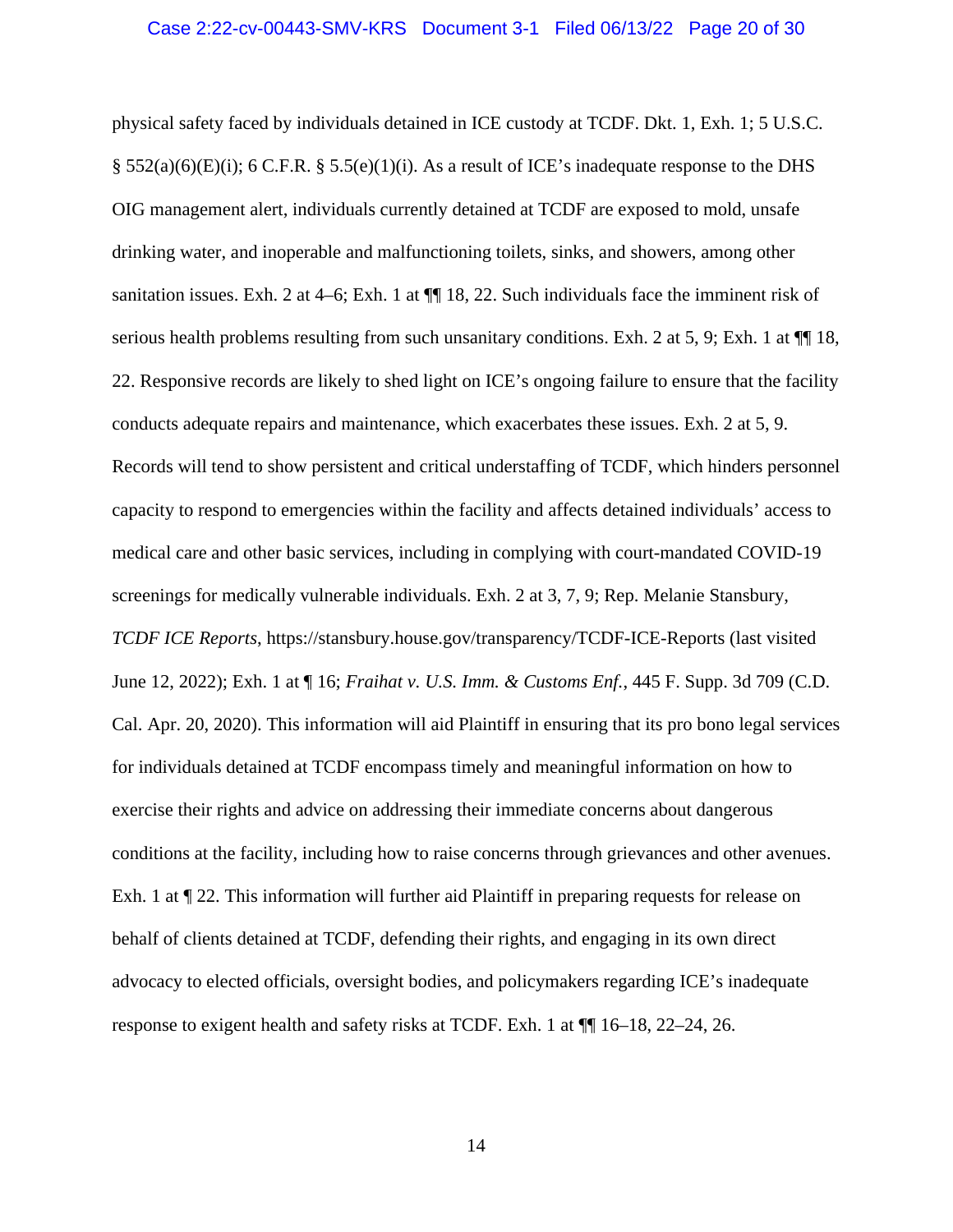Plaintiff's request also involves an urgency to inform the public about an actual or

alleged federal government activity. Dkt. 1, Exh. 1; 5 U.S.C. § 552(a)(6)(E)(i); 6 C.F.R.

 $\S$  5.5(e)(1)(ii). Given that ICE has disputed the contents and accuracy of the DHS OIG

management alert, cast doubt on the objectivity of the DHS OIG inspectors, refused to

depopulate the facility, and initiated new transfers into TCDF, there is a heightened concern

shared by members of the public, elected officials, and the news media alike regarding ICE's

acts and omissions since the issuance of the DHS OIG alert. [2](#page-20-0) Exh. 1 at ¶¶ 23–24; *see Castillo v.* 

*U.S. Dep't of Homeland Sec.*, 2011 WL 13285714 at \*2 (D.N.M. May 27, 2011) ("A

<span id="page-20-0"></span><sup>2</sup> *See, e.g.*, Maria Sacchetti, "Inspector general, ICE clash over conditions at immigration detention facility in New Mexico," *The Washington Post* (Mar. 18, 2022)[,](https://www.washingtonpost.com/national-security/2022/03/18/ice-detention-unsanitary-new-mexico/) https://www.washingtonpost.com/national-security/2022/03/18/ice-detention-unsanitary-newmexico/; Geneva Sands, "Mold and clogged toilets at ICE center spark watchdog call for 'immediate' removal of detainees," *CNN* (Mar. 18, 2022)[,](https://www.cnn.com/2022/03/18/politics/dhs-ice-immigration-facility-conditions/index.html)

https://www.cnn.com/2022/03/18/politics/dhs-ice-immigration-facility-conditions/index.html; Ben Fox, "Report finds unsafe conditions in New Mexico migrant jail," *ABC News* (Mar. 18, 2022)[,](https://abcnews.go.com/Politics/wireStory/reports-finds-unsafe-conditions-mexico-migrant-jail-83528839) https://abcnews.go.com/Politics/wireStory/reports-finds-unsafe-conditions-mexicomigrant-jail-83528839; Dareh Gregorian, "DHS inspector general calls for detainees to be moved from 'unsanitary' ICE facility," *NBC News* (Mar. 18, 2022)[,](https://www.nbcnews.com/politics/immigration/dhs-inspector-general-calls-detainees-moved-unsanitary-ice-facility-rcna20630)

https://www.nbcnews.com/politics/immigration/dhs-inspector-general-calls-detainees-movedunsanitary-ice-facility-rcna20630; Oriana Gonzalez, "DHS watchdog calls for removal of ICE detainees due to 'egregious' conditions," *Axios* (Mar. 18, 2022), [h](https://www.axios.com/dhs-ice-detainees-removal-poor-living-conditions-2eaf60c7-14c0-46a5-9c0b-fb4d496227cf.html)ttps://www.axios.com/dhs-icedetainees-removal-poor-living-conditions-2eaf60c7-14c0-46a5-9c0b-fb4d496227cf.html; Bennie G. Thompson & Nanette Diaz Barragan, Letter to DHS Secretary Mayorkas and ICE Acting Director Johnson, *Committee on Homeland Security, U.S. House of Representatives* (Mar. 24, 2022)[,](https://homeland.house.gov/imo/media/doc/letter_to_dhs_requesting_shutdown_of_nm_facility.pdf)

https://homeland.house.gov/imo/media/doc/letter\_to\_dhs\_requesting\_shutdown\_of\_nm\_facility. pdf; Andrea Castillo, "'Egregious' conditions at ICE facility spark watchdog call for relocation of detainees," *Los Angeles Times* (Mar. 18, 2022), [h](https://www.latimes.com/world-nation/story/2022-03-18/citing-egregious-conditions-inspector-called-for-removal-of-immigrant-detainees-ice-refused)ttps://www.latimes.com/worldnation/story/2022-03-18/citing-egregious-conditions-inspector-called-for-removal-of-immigrantdetainees-ice-refused; Press Release, "N.M. Congressional Democrats Condemn Inhumane Conditions at Torrance County Detention Facility," *Office of Sen. Martin Heinrich* (Mar. 18, 2022)[,](https://www.heinrich.senate.gov/press-releases/nm-congressional-democrats-condemn-inhumane-conditions-at-torrance-county-detention-facility) https://www.heinrich.senate.gov/press-releases/nm-congressional-democrats-condemninhumane-conditions-at-torrance-county-detention-facility; Press Release, "Congresswoman Stansbury Calls for Further Oversight on Torrance Facility," *Office of Rep. Melanie Stansbury* (Mar. 21, 2022)[,](https://stansbury.house.gov/media/press-releases/congresswoman-stansbury-calls-further-oversight-torrance-facility) https://stansbury.house.gov/media/press-releases/congresswoman-stansburycalls-further-oversight-torrance-facility.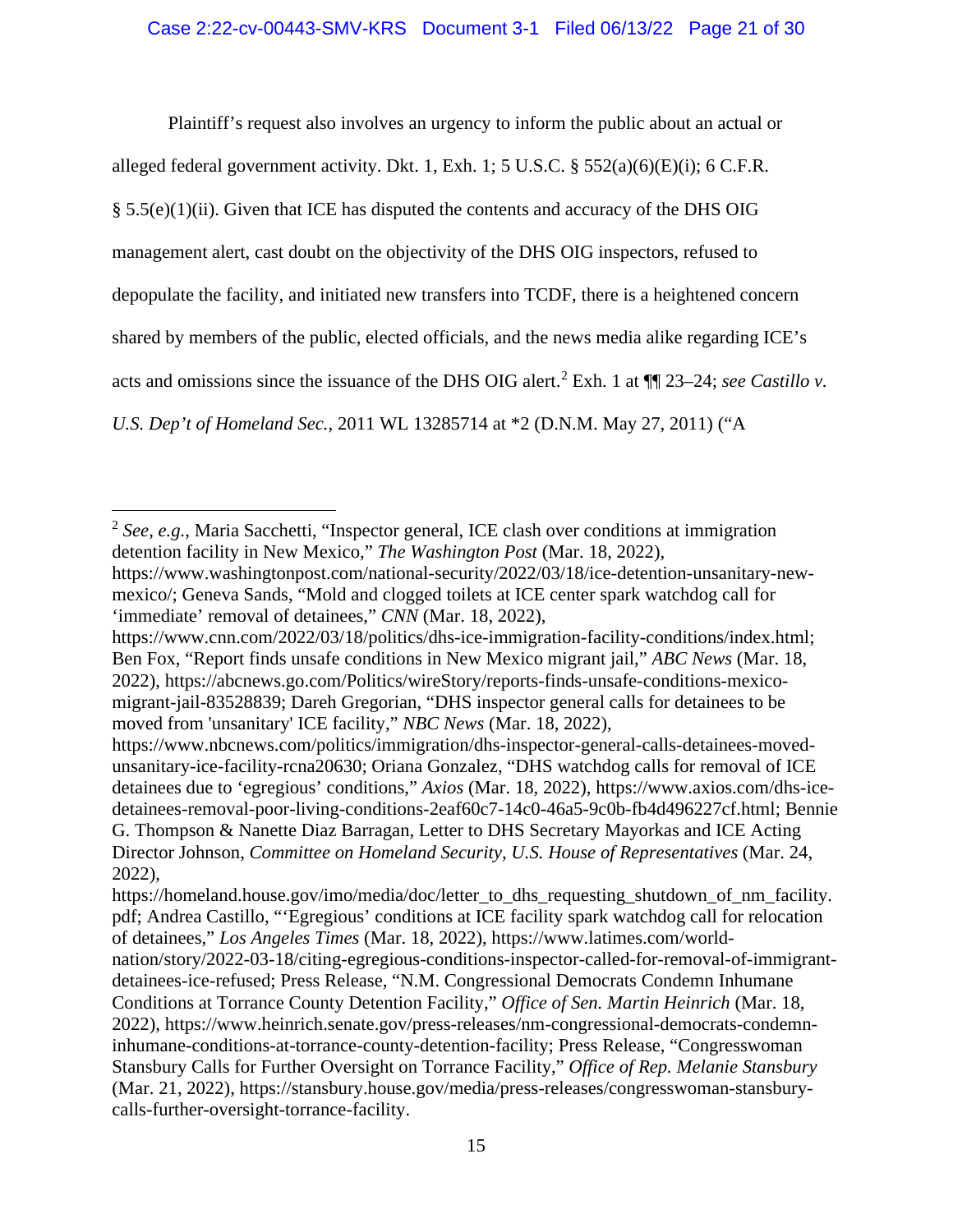fundamental purpose of the FOIA is to assist citizens in discovering '*what their government is up to*.'") (citing *Dep't of Justice v. Reporters Comm. for Freedom of the Press*, 489 U.S. 749, 773 (1989)). Although Plaintiff is not a member of the news media, it has substantial capacity to disseminate the records obtained through this FOIA request. Exh. 1 at ¶ 25. The records sought will attract significant public attention—particularly in light of the media coverage and Congressional outcry that ICE's dispute of the DHS OIG alert has already garnered—and will likely lead to publicity in the press and in the halls of Congress. *Id.* at ¶¶ 23–24. Responsive records, if obtained by Plaintiff expeditiously, are likely to immediately influence public discourse on ICE's response to the DHS OIG investigation, which remains ongoing at this time. *Id.* at ¶¶ 15, 23–24; *see, e.g.*, *Am. Immigration Council*, 470 F. Supp. 3d at 37 (recognizing likelihood of success on merits where plaintiff established urgent need for information likely to impact public discourse on ICE's handling of ongoing public health crisis); *Leadership Conference on Civil Rights v. Gonzales*, 404 F. Supp. 2d 246, 260 (D.D.C. 2005) (ordering expedited processing and production of records by a date certain given the issue of voter suppression and intimidation "is paramount and expedition of these documents could advance the current debate over the Voting Rights Act"); *cf. Al-Fayed v. CIA*, 254 F.3d 300, 310 (D.C. Cir. 2001) ("Although these topics may continue to be newsworthy, none of the events at issue is the subject of a currently unfolding story."). Plaintiff's effectiveness in influencing public opinion and policymakers' actions during this critical time period is contingent on its access to records showing reliable, accurate, and detailed information on ICE's response to the DHS OIG's unprecedented alert.

Also underscoring the urgency of Plaintiff's request is the loss of substantial due process rights that will occur as a result of Defendant's actions. Dkt. 1, Exh. 1; 5 U.S.C.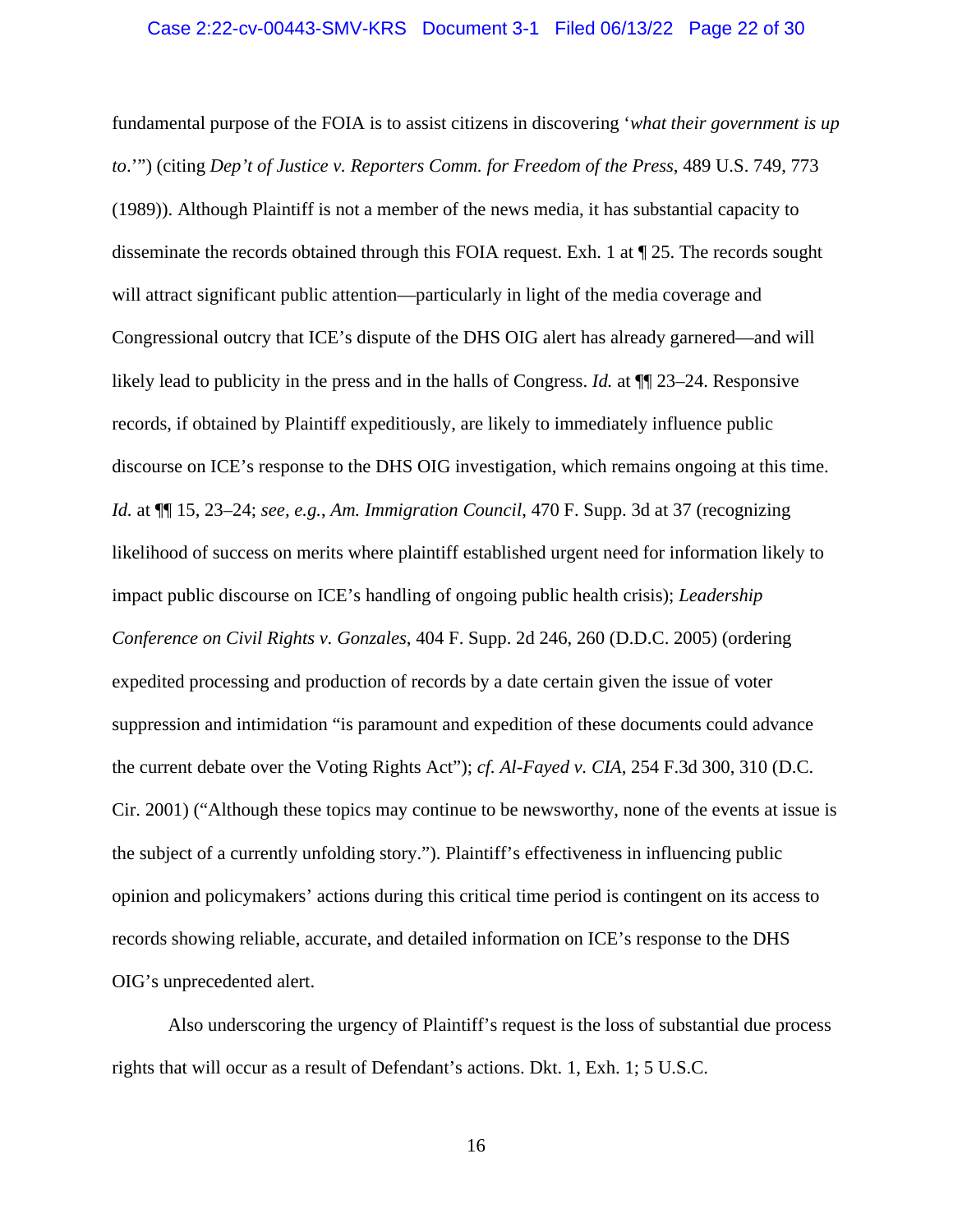§ 552(a)(6)(E)(i); 6 C.F.R. § 5.5(e)(1)(iii). Individuals detained in ICE custody, including at TCDF, have well-established due process rights. Exh. 1 at ¶¶ 16, 22; *Unknown Parties v. Nielsen*, 2020 WL 813774 (D. Ariz. Feb. 19, 2020). Responsive records will tend to show that ICE's inadequate response to the DHS OIG alert is interfering with their ability to meaningfully exercise their right to seek asylum. Exh. 1 at ¶ 22. As Plaintiff's attorneys and advocates have witnessed firsthand, the dangerous conditions at TCDF are causing severe physical and psychological trauma to detained individuals, which hinders their ability to prepare asylum applications, requests for release, and other filings and testimony. *Id.* at ¶ 18. ICE's defiance in the wake of the DHS OIG alert is further compromising detained individuals' right to legal representation, a vital element of which is access to counsel. *Id.* at ¶ 16. As Plaintiff tries to evaluate potential clients at TCDF and provide them with legal support, Plaintiff has had to instead divert its scant resources to addressing detained individuals' concerns regarding immediate health and safety issues. *Id.* at  $\P$  18. Expedited processing of Plaintiff's FOIA request will enable Plaintiff to mobilize elected officials, policymakers, and other stakeholders to mitigate the conditions at TCDF and advocate for ICE to release individuals detained there. All of these actions will permit Plaintiff to focus its limited resources on pro bono legal services for asylum-seekers at TCDF. *Id.* at ¶ 20.

Finally, expedited processing of Plaintiff's FOIA request is particularly crucial because this request involves a matter of widespread and exceptional media interest in which there exist possible questions about the government's integrity which affect public confidence. Dkt. 1, Exh. 1; 5 U.S.C. § 552(a)(6)(E)(i); 6 C.F.R. § 5.5(e)(1)(iv). Numerous news outlets have demonstrated substantial and persistent interest in the living conditions at TCDF and the treatment of individuals detained in ICE custody there. Exh. 1 at ¶ 24; *see supra* n.2. This media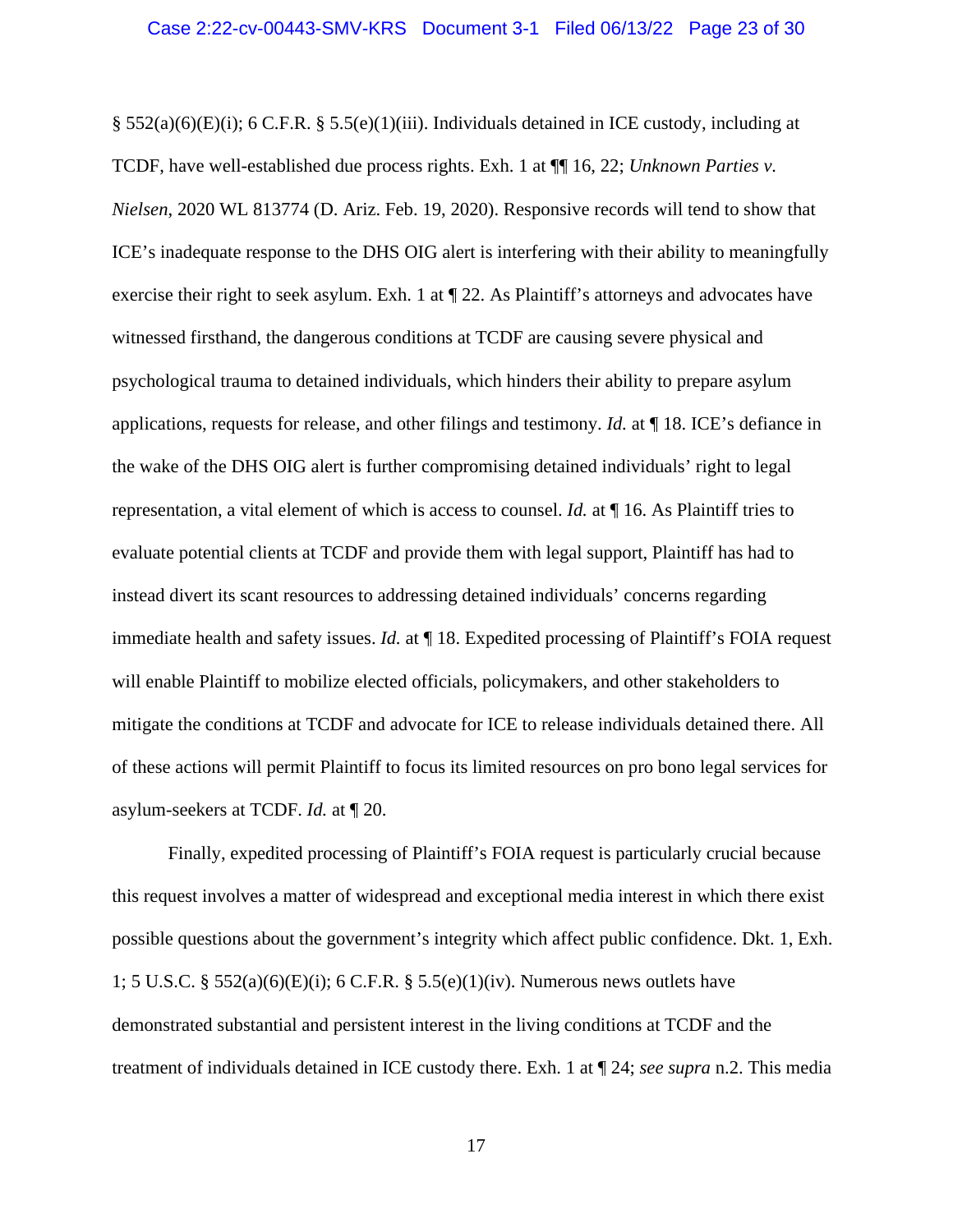### Case 2:22-cv-00443-SMV-KRS Document 3-1 Filed 06/13/22 Page 24 of 30

interest has been heightened due to ICE's factual dispute of the DHS OIG alert, as well as ICE's allegations of bias by the DHS OIG inspection team, ICE's refusal to depopulate the facility, and ICE's recent decision to resume transfers into TCDF despite unresolved serious health and safety issues at the facility. Exh. 1 at ¶ 24. These acts and omissions by the agency, combined with ICE's track record of unreliable internal inspections and resistance to external oversight, have caused serious and legitimate questions to be raised by the public and in the media as to ICE's integrity. *Id.* The rapidly unfolding situation at TCDF has further called into question the agency's ability to ensure that minimum standards and contractual obligations are met. *Id.* Plaintiff maintains regular contact with members of the press on such matters and has considerable capacity to disseminate the requested records to media outlets. *Id.* at ¶ 25.

These considerations, whether considered separately or together, are more than sufficient to meet the standards set out in 5 U.S.C. § 552(a)(6)(E)(i) and 6 C.F.R. § 5.5(e)(1). Ordering production by a date certain is essential in effectuating Plaintiff's right to expedited processing under the statute. *EPIC*, 416 F. Supp. 2d at 37. Defendant has violated its statutory duty to timely make a decision on expedited processing. 5 U.S.C. § 552(a)(6)(E). Plaintiff's request implicates a matter of the utmost urgency and will concretely impact the life and safety of hundreds of individuals who are and will be detained in ICE custody at TCDF. For these reasons, Plaintiff has made a strong showing that it is likely to succeed on the merits of its claims.

### <span id="page-23-0"></span>**II. Plaintiff Faces Irreparable Harm.**

Plaintiff will suffer irreparable harm if injunctive relief is not granted. Exh. 1 at ¶ 26. Delay in the release of records responsive to Plaintiff's FOIA request will interfere with Plaintiff's ability to impact a rapidly evolving situation of national interest in real time, involving a federal agency's failure to safeguard the rights of individuals held at a dangerous detention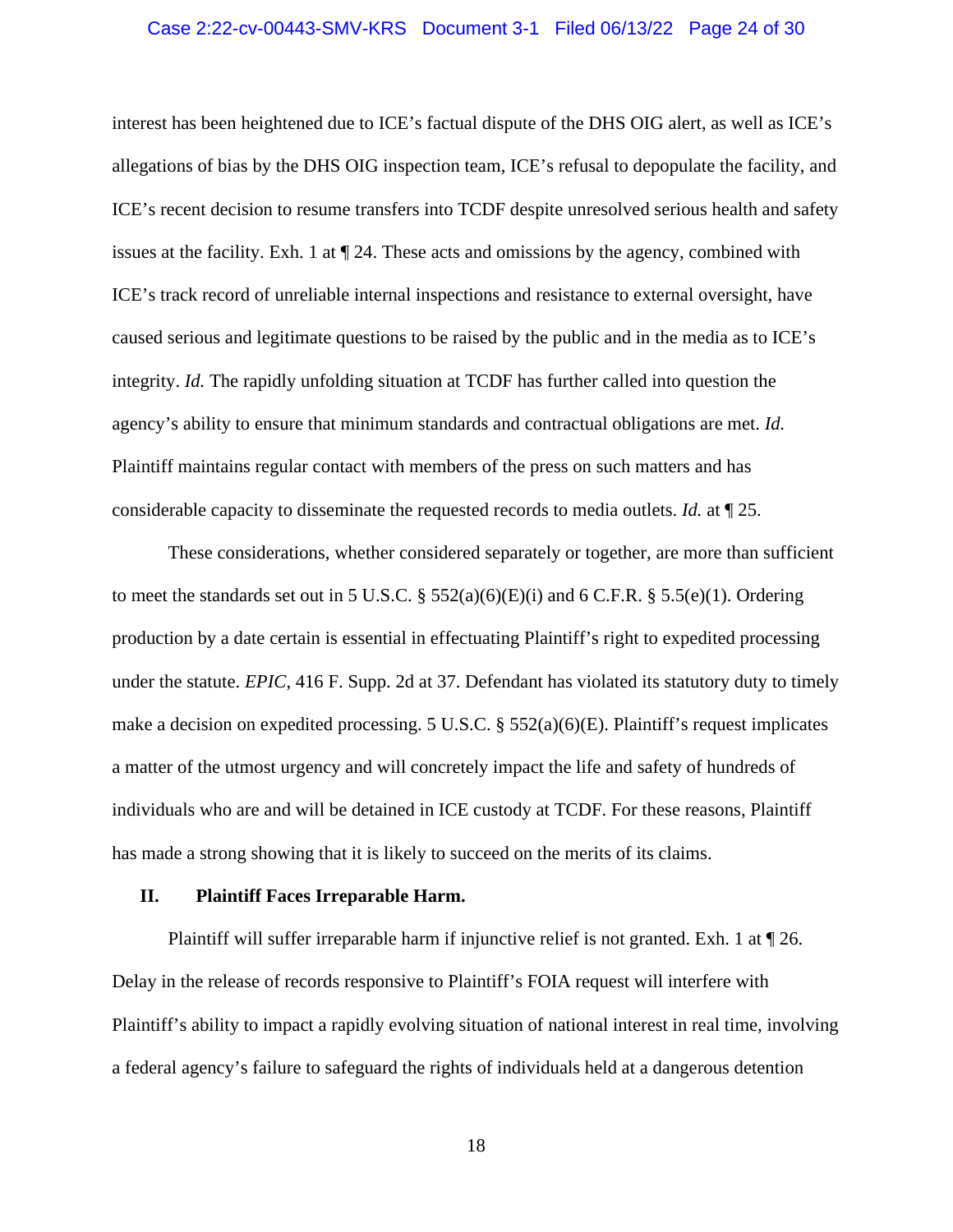facility. *U.S. Dep't of Justice v. Reporters Comm. for Freedom of the Press*, 489 U.S. 749, 773 (1989) ("Official information that sheds light on an agency's performance of its statutory duties falls squarely within [FOIA's] purpose."). Moreover, ICE's decades-old track record of resisting oversight of its immigration detention system and meaningful scrutiny of conditions at its facilities elevates the urgency of Plaintiff's request. Exh. 1 at ¶¶ 6, 13; Detention Watch Network, *Expose and Close* (Nov. 2012),

https://www.detentionwatchnetwork.org/pressroom/reports/2012/expose-and-close; Nat'l Imm. Justice Ctr., *Lives in Peril: How Ineffective Inspections Make ICE Complicit in Detention Center Abuse* (Oct. 21, 2015), https://immigrantjustice.org/research-items/report-lives-peril-howineffective-inspections-make-ice-complicit-detention-center. Defendant's response to the DHS OIG's urgent alert and its refusal to depopulate TCDF has drawn public criticism. Exh. 1 at ¶ 24; *see supra* n.2. The FOIA was designed to facilitate scrutiny in this scenario. *See EPA v. Mink*, 410 U.S. 73, 80 (1973), *superseded by statute*, Freedom of Immigration Act, Pub. L. No. 93-502, 88 Stat. 1561 (1974) (FOIA "seeks to permit access to official information long shielded unnecessarily from public view and attempts to create a judicially enforceable public right to secure such information from possibly unwilling official hands"); *Seavey v. Dep't of Justice*, 266 F. Supp. 3d 241, 248 (D.D.C. 2017) (ordering production at accelerated rate because information sought exposed "serious gaps in the public's understanding of the role of the FBI and the U.S. government"); *Nuclear Watch New Mexico*, 2007 WL 9729204 at \*3 ("Delays under the 'request-and-wait' system can be useful to the government to dissuade requests or to postpone unwelcome disclosures when journalists or others seek records on a suspected or emerging scandal.") (cleaned up).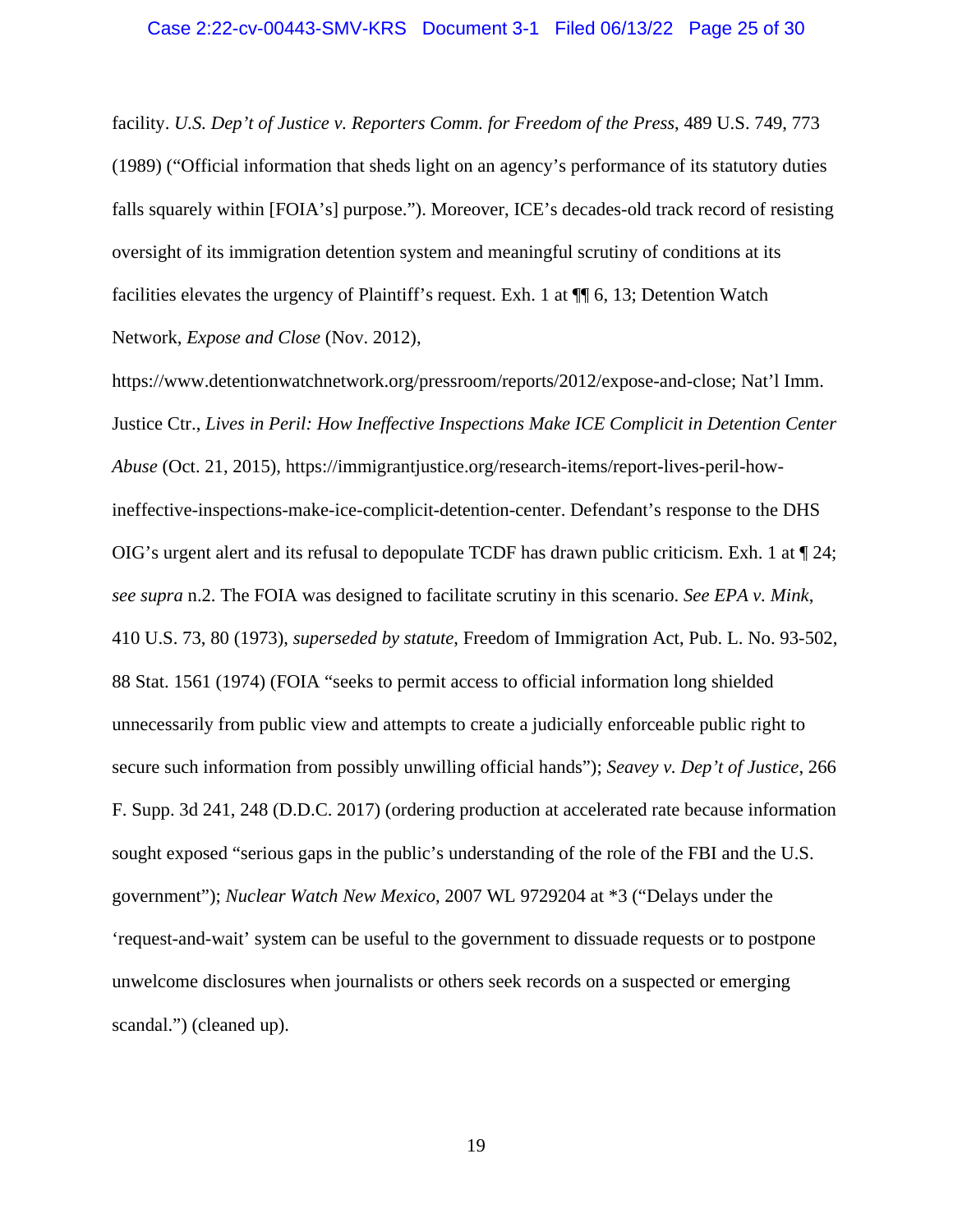### Case 2:22-cv-00443-SMV-KRS Document 3-1 Filed 06/13/22 Page 26 of 30

Importantly, because of the nature of Plaintiff's request and Defendant's track record, time is of the essence; for Plaintiff, policymakers, and the public to act, they must have access to timely information. Exh. 1 at  $\P$  20, 22–24, 26. The value of the information that Plaintiff endeavors to disseminate in order to safeguard the rights of individuals detained at TCDF and to ensure government transparency is dependent on its prompt production. *See Nuclear Watch New Mexico*, 2007 WL 9729204 at \*3 ("Information is often useful only if it is timely.") (citation omitted); *Payne Enters., Inc.*, 837 F.2d at 494 (recognizing that "stale information is of little value"); *Ctr. for Pub. Integrity*, 411 F. Supp. 3d at 12. Delayed release of records in this instance lessens the value of the information because it can in turn prevent Plaintiff from effectively providing legal services to protect detained clients, including to obtain their release from detention, and delay can impede timely advocacy by Plaintiff impacting ICE's response to the health and safety issues documented in the ongoing DHS OIG investigation of TCDF. Exh. 1 at  $\P$ [22–24, 26. Plaintiff will thus be obstructed in its mission to arm the public and policymakers with the information necessary to propel action and accountability. *Id.* at  $\P$  26. This constitutes a clear, irreparable injury to Plaintiff. *Am. Immigration Council*, 470 F. Supp. 3d at 38 ("[A] plaintiff may suffer irreparable harm if denied access to information that is highly relevant to an ongoing public debate."); *Am. Oversight*, 414 F. Supp. 3d at 186; *see also Sai v. TSA*, 54 F. Supp. 3d 5, 10 (D.D.C. 2014) ("To be sure, a movant's general interest in timely processing of FOIA requests may be sufficient to establish irreparable harm if the information sought is 'timesensitive.'") (citation omitted); *EPIC*, 416 F. Supp. 2d at 40 (the "loss" of the "value" of timely information "constitutes a cognizable harm") (citation omitted).

The urgency inherent in Plaintiff's request is undeniable, particularly because the consequences of delay in public oversight of detention conditions can have tragic, irreversible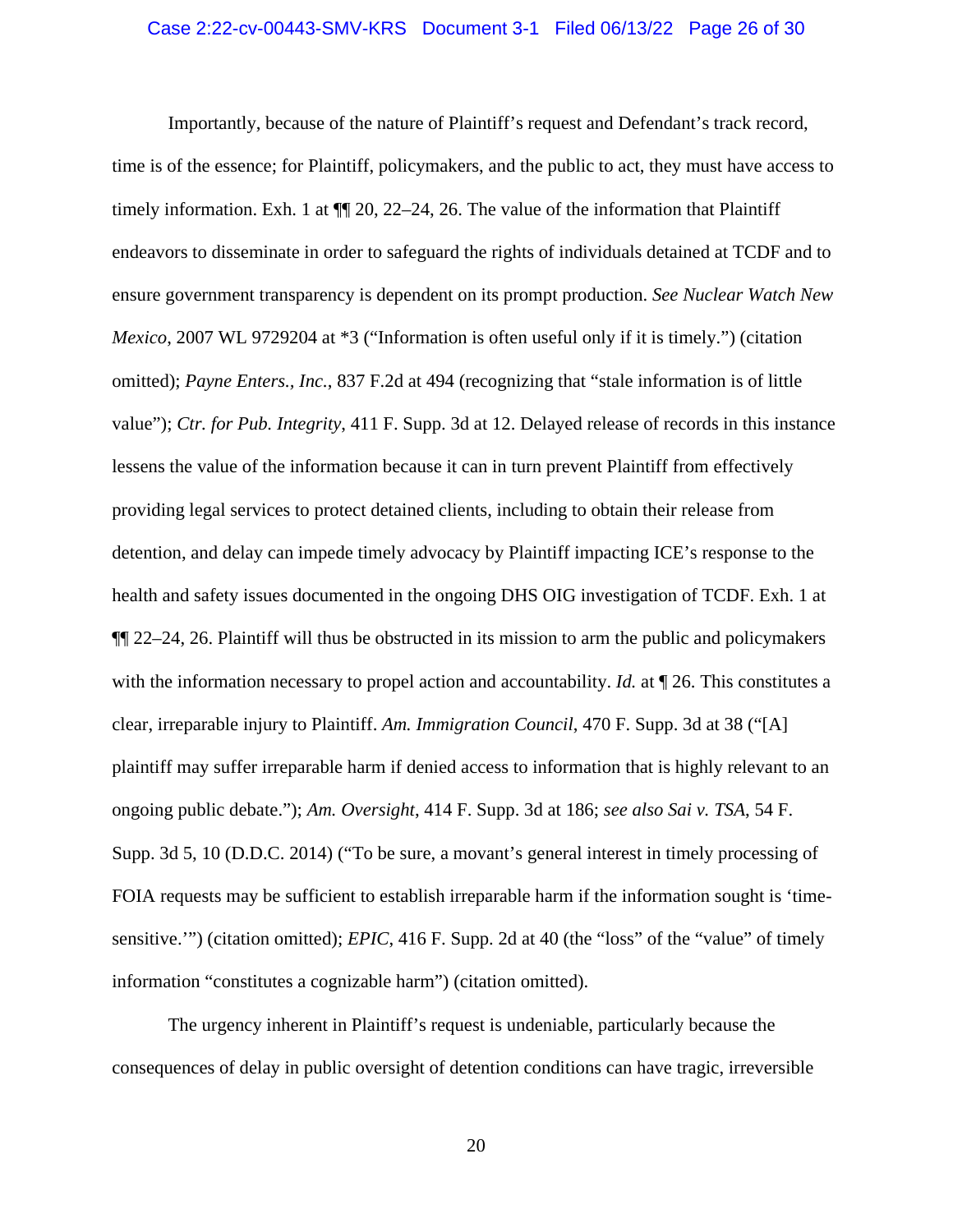### Case 2:22-cv-00443-SMV-KRS Document 3-1 Filed 06/13/22 Page 27 of 30

consequences. Already, Plaintiff's clients at TCDF are enduring physical harm and emotional distress due to the facility's deplorable conditions. Exh. 1 at  $\P$  18. Scrutiny is warranted to prevent further physical and psychological harm to individuals detained in ICE custody at TCDF, among other consequences. *Protect Democracy Project, Inc.*, 263 F. Supp. 3d at 301 (finding harm in delayed information regarding legality of airstrikes in Syria because "[m]ilitary strikes cannot be undone"); *Transgender Law Ctr. v. Immigration & Customs Enf.*, 33 F.4th 1186, 1192 (9th Cir. 2022) (government's "stonewalling" of FOIA requests regarding asylum-seeker's "tragic death in federal custody" in New Mexico obstructed advocates' efforts "to ensure an informed citizenry, promote official transparency, and provide a check against government impunity"). This case exemplifies the harm that can result to a requester when the release of relevant, consequential information is delayed. The Court should find that Plaintiff has made a showing of irreparable harm.

# <span id="page-26-0"></span>**III. The Balance of Equities Favors a Preliminary Injunction.**

The balance of equities favors injunctive relief in this case. In the first instance, Defendant will not be harmed or burdened by "a requirement that it comply with the law," that is, effectuate Plaintiff's right to a prompt release of responsive records. *EPIC*, 416 F. Supp. 2d at 41 (citation omitted). Defendant has failed to make a determination on Plaintiff's request for expedited processing within the statutory timeframe. 5 U.S.C.  $\S$  552(a)(6)(E); 6 C.F.R. § 5.5(e)(4). An order from the Court that results in Defendant's compliance with its statutory obligations will thus not burden Defendant. Injunctive relief in this case would merely uphold the open records statutory scheme as envisioned by the legislature.

Nor will granting injunctive relief in Plaintiff's case unduly burden or harm Defendant or other FOIA requesters. *See Am. Immigration Council*, 470 F. Supp. 3d at 39 (finding that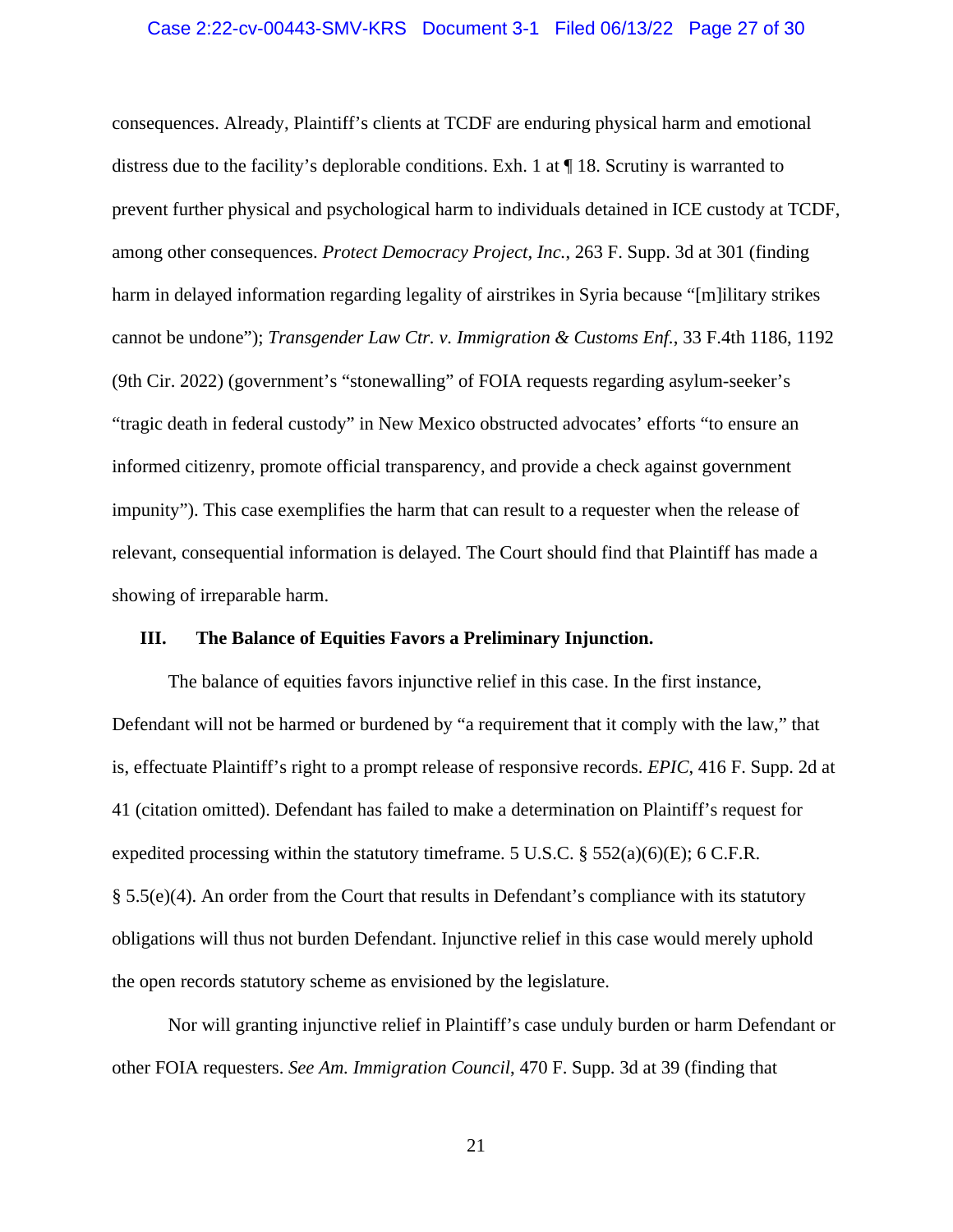### Case 2:22-cv-00443-SMV-KRS Document 3-1 Filed 06/13/22 Page 28 of 30

expedited production would impose a "minimal burden" on the agency and the public interest "outweighs any possible harm to other requesters that may result from accelerated processing of this request"); *Documented NY v. U.S. Dep't of State*, 2021 WL 4226239 at \*5 (S.D.N.Y. Sept. 16, 2021) (weighing the "compelling need" of Plaintiff's request in determining appropriate rate of production). Other FOIA requesters will not be harmed by a preliminary injunction that enjoins the agency to produce non-exempt records responsive to Plaintiff's FOIA request on an expedited basis, given the urgency of this request. *See Animal Legal Def. Fund v. U.S. Dep't of Agric.*, 933 F.3d 1088, 1095 (9th Cir. 2019) ("While FOIA as a whole favors broad disclosure, the expedited processing provision serves the narrower purpose of prioritizing certain requests over others."); *Brennan Ctr. for Justice v. Dep't of Commerce*, 498 F. Supp. 3d 87, 100–101, 103 (D.D.C. 2020) (noting that agency may move plaintiff's requests "to the front of the expedited processing line" to comply with court-ordered production schedule, and that "hardship on other FOIA requesters is not a bar to relief") (cleaned up); *Washington Post*, 459 F. Supp. at 76 ("[P]ursuant to the statutory provision mandating expedited treatment, the public's interest in expedited processing of the plaintiff's request outweighs any general interest that it has in firstin-first-out processing of FOIA requests.").

### <span id="page-27-0"></span>**IV. The Public Interest Favors an Injunction.**

An order by the Court in this case to produce responsive records will serve the public interest. First and foremost, as Plaintiff has already noted, one of the FOIA's key functions is to facilitate accountability for government agencies. Courts have long recognized the important function that the FOIA plays in empowering the public with the necessary information to scrutinize governmental activity. *Nat'l Archives & Records Admin. v. Favish*, 541 U.S. 157, 171–72 (2004) ("FOIA is often explained as a means for citizens to know what their Government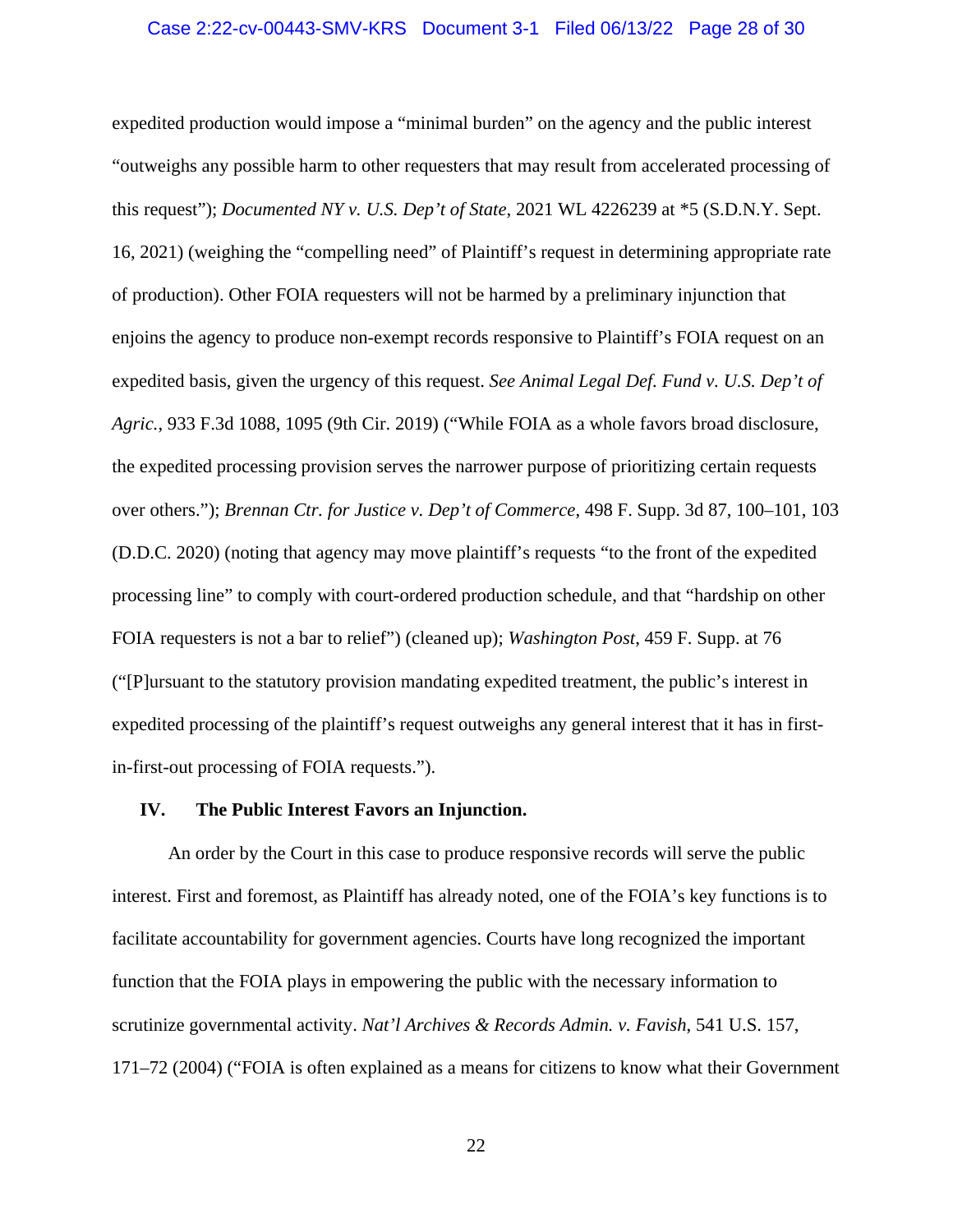## Case 2:22-cv-00443-SMV-KRS Document 3-1 Filed 06/13/22 Page 29 of 30

is up to. This phrase should not be dismissed as a convenient formalism. It defines a structural necessity in a real democracy.") (cleaned up).

Here, the information that Plaintiff seeks will help inform real-time advocacy to hold ICE accountable for its response to the DHS OIG investigation and on-the-ground efforts to protect the health and safety of individuals detained in ICE custody at TCDF. Exh. 1 at ¶¶ 22–24, 26; *see Am. Oversight*, 414 F. Supp. 3d at 187 (where information would "directly inform" presidential impeachment investigation and public debate, "[t]he public's interest in disclosure of responsive, non-exempt records is therefore high").

Moreover, as noted in the previous section, holding Defendant accountable to its statutory obligations under the FOIA serves the public interest. *See Jacksonville Port Auth. v. Adams*, 556 F.2d 52, 59 (D.C. Cir. 1977) (noting "an overriding public interest … in the general importance of an agency's faithful adherence to its statutory mandate"). Requiring that Defendant meet its statutory obligations with respect to Plaintiff's request will help ensure the FOIA processes function for all requesters. Injunctive relief will thus benefit the public interest.

### **CONCLUSION**

<span id="page-28-0"></span>For the reasons described above, Plaintiff has established that it meets the criteria for injunctive relief. Plaintiff therefore respectfully requests the Court to order that Defendant produce all records responsive to Plaintiff's FOIA request within 30 days of any order by the Court, or by a date that the Court deems appropriate.

Submitted: June 13, 2022 Respectfully submitted by:

*/s/ Rebecca Sheff\_\_\_\_\_\_*  Rebecca Sheff New Mexico Bar No. 159065 ACLU OF NEW MEXICO